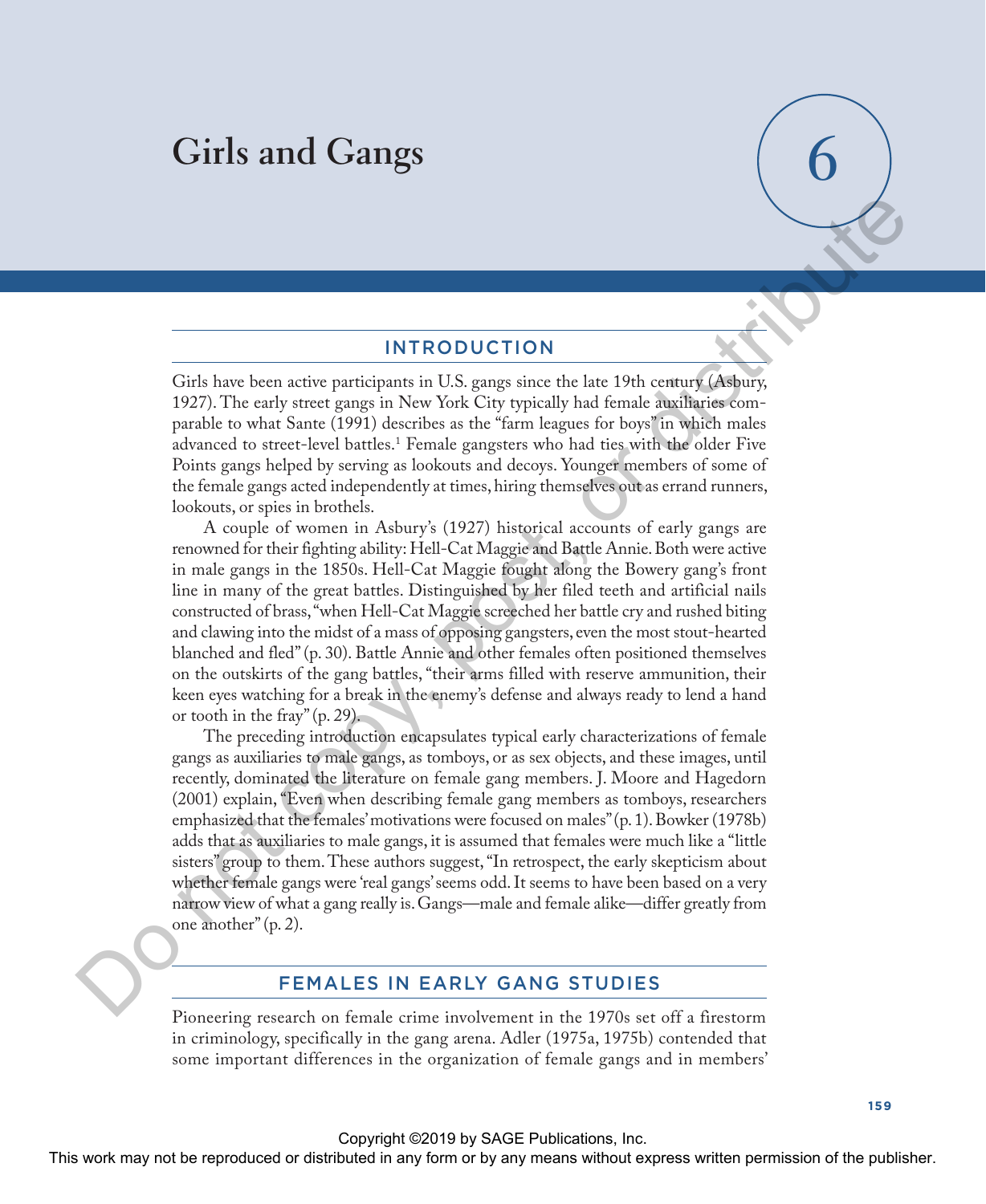behavior occurred in the period from 1945 to 1975. The key change, she argued, was the evolution from predominantly auxiliary status—as weapon and drug carriers, lookouts, and girlfriends—to greater autonomy and independent activity. Adler contended that the women's liberation movement fostered a nationwide female crime wave in the 1970s. This claim has been soundly discredited. Rather, Chesney-Lind (1993, 1999) insists that what occurred was a "surge of media interest" in crimes committed by females in that period, particularly slanted stories that stereotyped females as "liberated crooks."

Chesney-Lind (1999) noted a second "media crime wave" of the same sort reported in newspaper and magazine articles published in the 1990s. In "the first crime wave, the liberated 'female crook' was a white political activist, a 'terrorist,' a drug using hippie" (p. 309). In the second crime wave, the "demonized woman is African American or Hispanic, and she is a violent teenager" (p. 309). She is often also presumed to be a gang member (Esbensen & Tusinski, 2007). Based on her meticulous review of the evidence, Chesney-Lind's (1999) assessment is that "in both instances, there was some small amount of truth in the image found in the articles. [But] girls and women have always engaged in more violent behavior than the stereotype of women supports" (p. 309).

Several seminal female gang studies undertaken in the late 1970s and 1980s moved research on female gangsters beyond the auxiliary role, including research on Chicano, Black, Puerto Rican, and other race/ethnicity female gang members. Studies of Mexican American gangs or gang members were carried out in Los Angeles (Harris, 1988; J. Moore, 1991; J. Moore & Long, 1987; Quicker, 1983) and Chicago (Horowitz, 1983), and on Puerto Ricans in New York City (Campbell, 1984/1991). Studies of Black female gangs or gang members were conducted in Philadelphia (Brown, 1977, 1999), Los Angeles (Bowker, 1978a; Bowker & Klein, 1983), and Boston (W. Miller, 1973, 1966/2011). These diverse studies supported two general themes: first, that girls exhibited some independence from boys and, second, that there was a tendency to engage in fighting and more serious criminal activity. Concerns may not be reproduced or distributed in any form or by any means when  $\alpha$  and  $\alpha$  any positive distributed in any form or by any means with  $\alpha$  and  $\alpha$  and  $\alpha$  and  $\alpha$  and  $\alpha$  and  $\alpha$  and  $\alpha$  and  $\alpha$  an

By and large,

by the mid-seventies descriptions of girl gang roles and activities were less likely to be restricted to the traditionally female (subordinate) role. Gang girls were more often depicted as being actively involved in conflict situations, which, in the past, were believed to be male-dominated; e.g., gang feuds, individual and gang fights. (Fishman, 1999, p. 67)

Interestingly, Campbell's (1984/1991, 1990, 1999) participant observation research drew the most attention with respect to these two themes. Campbell's 1984 book *The Girls in the Gang: A Report From New York City* was pivotal.What is particularly remarkable is that her subjects consisted of only three female gang members (two of whom were Puerto Rican) from four different gangs (one woman was a member of two gangs). Yet Campbell's presentation of their compelling life histories ranked on par with the early Chicago school studies. Make no mistake—despite the fact that the girls' gangs were auxiliaries to male gangs, these were criminally active women, involved in selling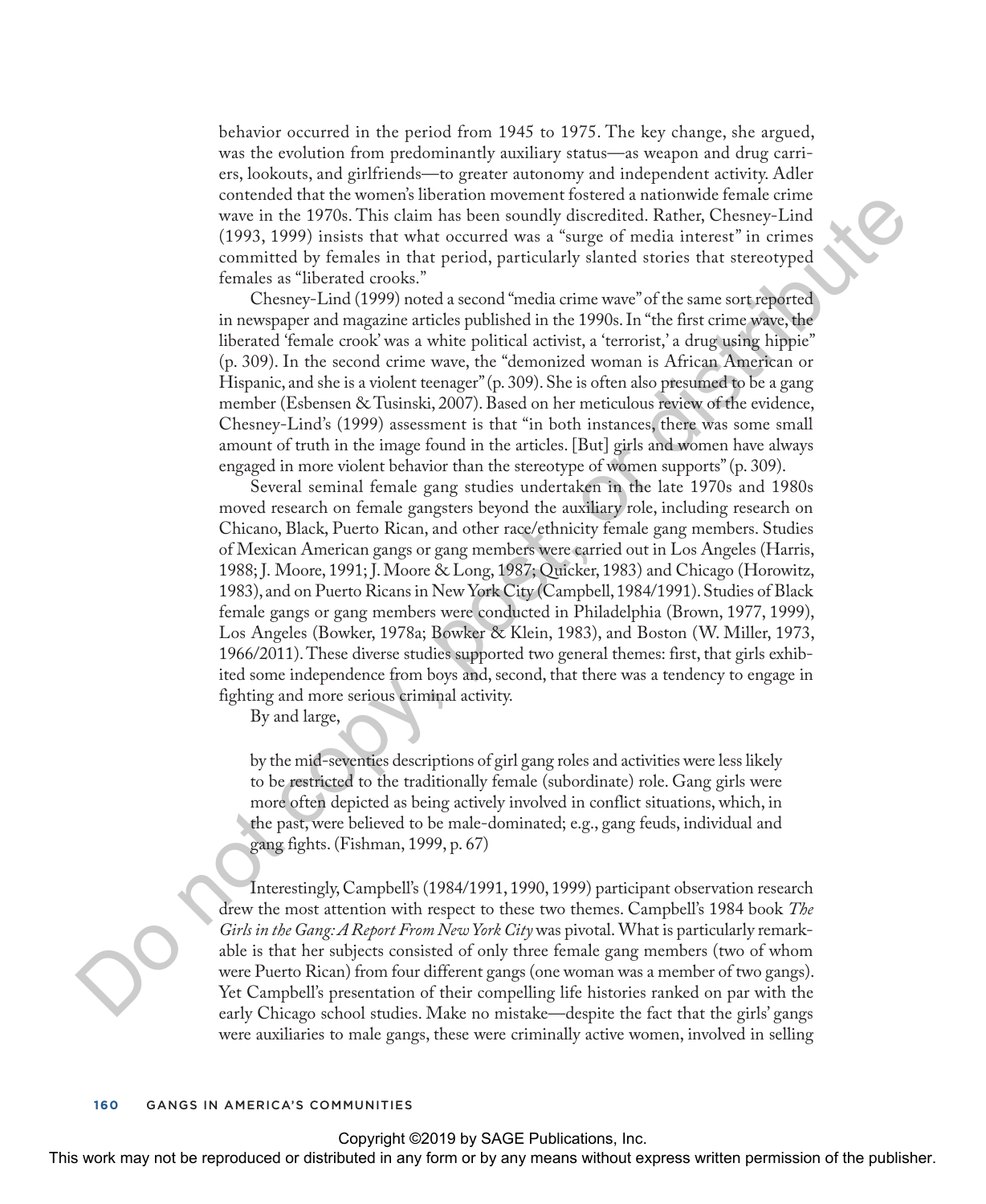drugs, intergang warfare, organized crime, prostitution, domestic violence, and a variety of property crimes. More important, Campbell insisted that gang girls simply had not been studied as assiduously as boys.

Instead they had been stereotyped as promiscuous sex objects—segregated in "ladies auxiliary" gangs—or as socially maladjusted tomboys, vainly trying to be "one of the boys." The stereotypes appeared in the social work literature and were strongly imbedded in much of the [gang] research literature. ( J. Moore & Hagedorn, 1996, p. 205)

# MODERN-DAY STUDIES OF FEMALE GANG MEMBERS

Joan Moore's (1991) Los Angeles study led the way in modern-day studies of female gang involvement. Moore had returned to the barrios of East Los Angeles to see what had changed, if anything, in the Mexican American gangs that she described in her earlier (1978) widely acclaimed study. For her follow-up study, Moore chose two quite large gangs, White Fence and Hoyo Maravilla, that were among those she first studied in the 1970s. These gangs operated within two neighborhoods, Boyle Heights and Maravilla, and both of these large gangs had been in existence for 45 years when Moore returned. Because she was interested in gang behaviors of both females and males, Moore oversampled cliques within the two chosen gangs. She then randomly selected samples of 51 female and 106 male members for intensive study. They were interviewed in 1986–1987. Moore's research is arguably the most important female gang study of the 20th century, for the rigor of her research design, the methodology she used (blending ethnographic and quantitative methods), and her discoveries on female gang involvement. Her research reveals the striking evolution of female gangs to a greater independent status and also the more active criminal involvement of female gang members. Instead they had been atenuated as promises<br>on the result of the result of the results of the results of the results<br>of the results of the results of the results of the publisher.<br>
The results of the publishers of the pub

Moore (1991) made several important discoveries in comparing female gang members of the 1970s with those of the 1950s through intensive interviews. First, more of the gang members were female than expected. Although gang cliques with female participants were oversampled, it was surprising that about one-third of the total membership of both very large gangs was female (p. 136). Second, there were more independent female cliques in the 1970s than in the 1950s—particularly in the Hoyo Maravilla gang. Third, the newer female cliques had more rowdy girls who fought, drank, or used drugs heavily. A surprisingly large proportion (80%) of the women defined themselves as *loco*—compared with 65% of men—although few women admitted to *muy loco* behaviors (p. 63). As one young woman recalled:

I mean things didn't really matter. I mean nobody could explain anything. First we would just go and do it. We wouldn't even think, you know. . . . And then we would go and get in trouble and we'd think about it later on.

> —Anonymous female White Fence gang member (J. Moore, 1991, p. 63)

## **CHAPTER 6** Girls and Gangs **161**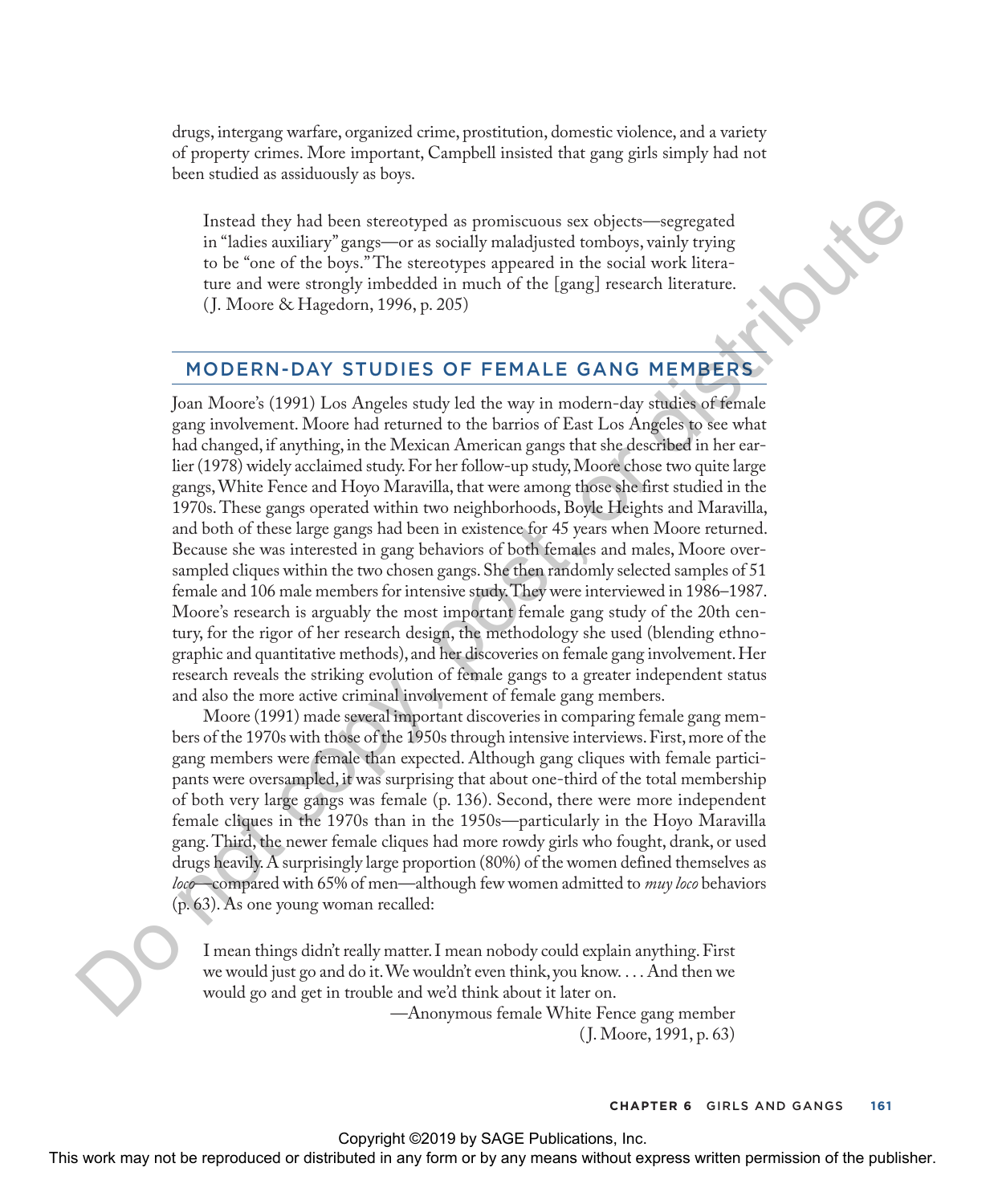Moore's findings soon were substantiated in other studies of females in a variety of locations across the United States. First, a series of longitudinal studies of male and female gang members revealed extensive female participation in gangs, as Moore's research had suggested. The first such premier studies were the Denver Youth Survey, the Seattle Social Development Project, and the Rochester Youth Development Study. These were the first major longitudinal studies of random samples of high-risk youths in which substudies of gang members were embedded, and the first large-scale U.S. studies to include representative samples of girls. The self-report measure of gang involvement used in these three studies revealed that gang members in large urban samples of adolescents were nearly as likely to be females as males. The Denver Youth Survey found that females constituted between 20% and 46% of the gang members during a 4-year study period, and 18% of the boys and 9% of the girls self-identified as gang members (Esbensen & Huizinga, 1993; Esbensen, Huizinga, & Weiher, 1993). More surprising, in the Rochester Youth Development Study, a *larger* proportion of female (22%) than male (18%) adolescents self-reported gang membership up to age 15 (Bjerregaard & Smith, 1993). In both study sites, female gang members evidenced a higher prevalence rate for delinquency involvement than both nongang girls and nongang delinquent boys, and a higher incidence rate for all types of offenses than for nongang boys in Denver and Rochester. The Seattle longitudinal study was the first to establish risk factors for gang membership in longitudinal studies (Hill, Howell, Hawkins, & Battin-Pearson, 1999). The may not be represented or distributed or distributed in any form of the representation of the representation of the publisher. The components with the angle of the publisher with the publisher of the publisher. This i

J. Miller's (2001, 2014) studies of female gang members in St. Louis, Missouri, and Columbus, Ohio, made three important contributions. First, her research described family and neighborhood contexts of gang involvement. Second, the serious family problems girls faced (particularly violence and drug use) pushed them to seek emotional and social support elsewhere. Last, Miller joined others in documenting the strong influence that gang-involved family members have on girls' decision to join (following J. Moore, 1991).

Most recently, Peterson's series of female gang member studies drawing on the two multicity databases of the Gang Resistance Education and Training (G.R.E.A.T.) project has yielded valuable insights on girls' gang involvement in the early-adolescent period—most notably the extensive gender composition of the gangs in which females participate (Peterson, Miller, & Esbensen, 2001; Peterson & Morgan, 2014; Peterson, Taylor, & Esbensen, 2004). This latter topic is discussed below. In addition, Peterson (2012) puts in perspective girls' gang involvement: First, girls' presence and contribution to gangs is significant nationwide. Second, girls' gang activities bring much harm to themselves and society. Third, a better understanding of girls' motivations and risk factors for involvement can inform prevention and intervention initiatives.



# LEVEL OF FEMALE GANG INVOLVEMENT AND SERIOUSNESS OF CRIMES

Several important discoveries have been made over the past decade or more regarding the level of female gang involvement and seriousness of crimes (Bjerregaard, 2002a). First, female involvement in gangs promotes delinquency involvement at a higher level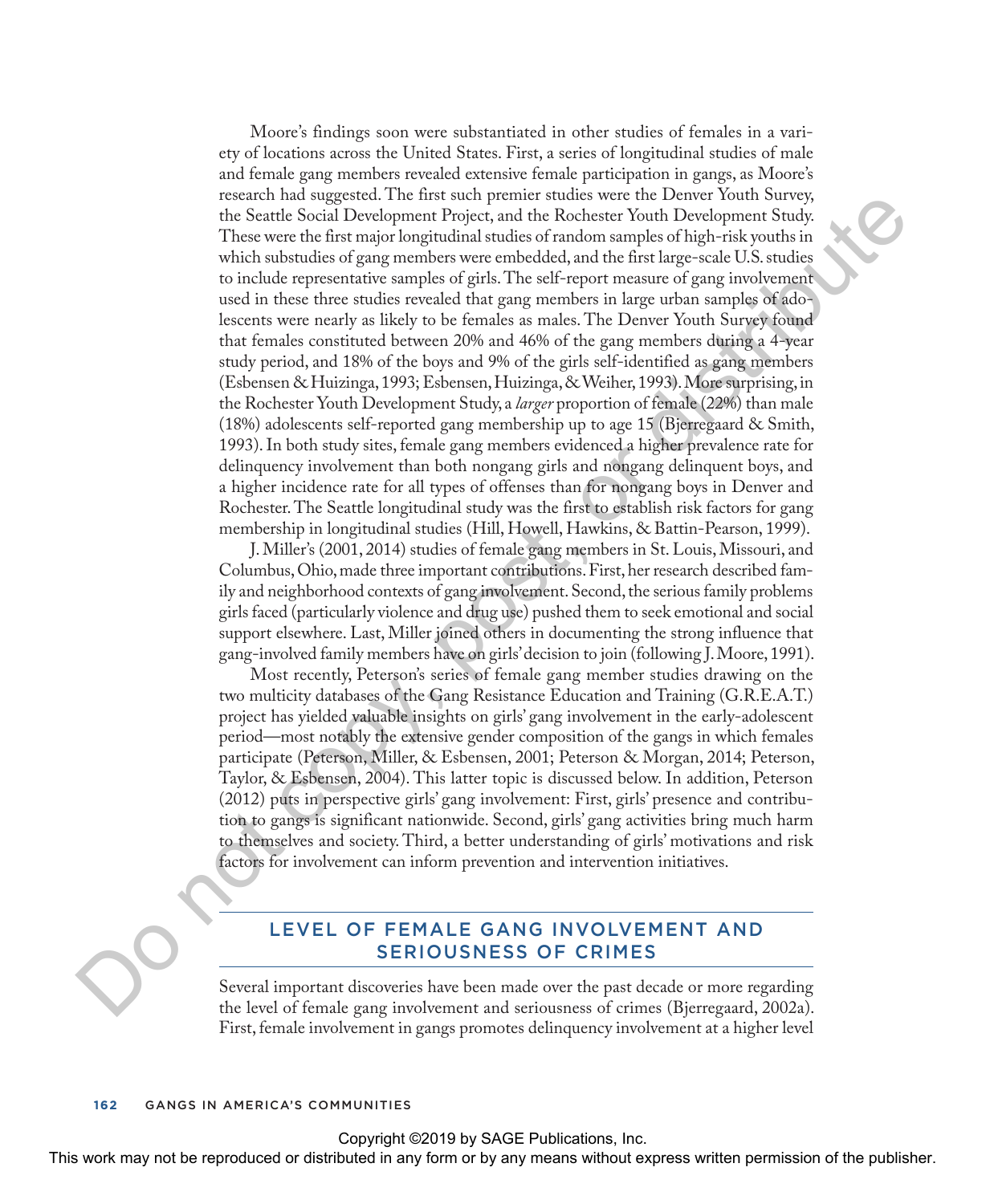than if females associate with highly delinquent peers who are not gang members. Thus, gang membership facilitates delinquency over and above the effect of delinquent peers for females as well as males (Battin-Pearson, Thornberry, Hawkins, & Krohn, 1998). Comparing the 15-year-old girls who are gang members with nonmembers who are in the highest quartile of delinquent peers shows that the female gang members in Rochester still self-report significantly more involvement in general delinquency, violent delinquency, drug selling, and drug use. Gang involvement has the same facilitating effect for girls as for boys, and Rochester research suggests that this effect is particularly strong with respect to violent delinquency and drug selling (Thornberry, Krohn, Lizotte, Smith, & Tobin, 2003).

Second, gang members of both sexes are significantly more likely to have participated in delinquency, including serious delinquency and substance abuse, and to have committed these acts at much higher frequencies than same-sex nonmembers. Thus, gang membership promotes delinquency and substance use across both sexes (Krohn & Thornberry, 2008; Thornberry et al., 2003).

Third, delinquency among girl gang members, just as among boys, is higher than among opposite-sex nongang members (Deschenes & Esbensen, 1999; J. Miller & Decker, 2001). For example, a multicity survey of eighth graders undertaken in the mid-1990s found that delinquency among girl gang members is up to 5 times higher than among boys who are not members of gangs (Esbensen & Winfree, 1998).

Fourth, female gang members commit similar crimes to those male gang members commit, but Bjerregaard (2002a) and Haymoz and Gatti (2010) conclude that a smaller proportion of girls participate in serious, violent offenses. However, studies vary somewhat with regard to the types of crimes committed; that is, some indicate that girls commit fewer violent crimes than boys, while others show no difference. But the most consistent finding is that, among early adolescents, girl gang members commit crimes that are similar to those committed by boys, including assault, robbery, and gang fights (Esbensen, Peterson, Taylor, & Freng, 2010), although smaller proportions of girls are involved (Bjerregaard, 2002a). Interestingly, Bjerregaard found that within organized gangs, larger proportions of girls than boys were involved in some offenses.

Fifth, Bjerregaard (2002a) suggested that female gang members had become more extensively involved in the more serious and violent offenses by the advent of the new millennium. In the Rochester study, 29% of females in the sample were gang members at some point during the middle and high school period, and they accounted for virtually the entire sample of females' serious delinquencies (88%), for nearly two-thirds (64%) of all female violent offenses, and for almost 8 out of 10 female drug sales (Thornberry et al., 2003). A multicity survey found that more than 90% of both male and female gang members reported having engaged in one or more violent acts in the previous 12 months (Table 6.1). The researchers demonstrated that 75% of female gang members reported being involved in gang fights, and 37% had attacked someone with a weapon (Esbensen et al., 2010). Ness (2010) observed another common situation in some cities when a gang sister or group of them is victimized—or rolled on—by others. Compares the visitor of the publisher may not be reproduced or the publisher. This work may not be reproduced the publisher and the publisher and the publisher or by any means with the publisher. The publisher of the publ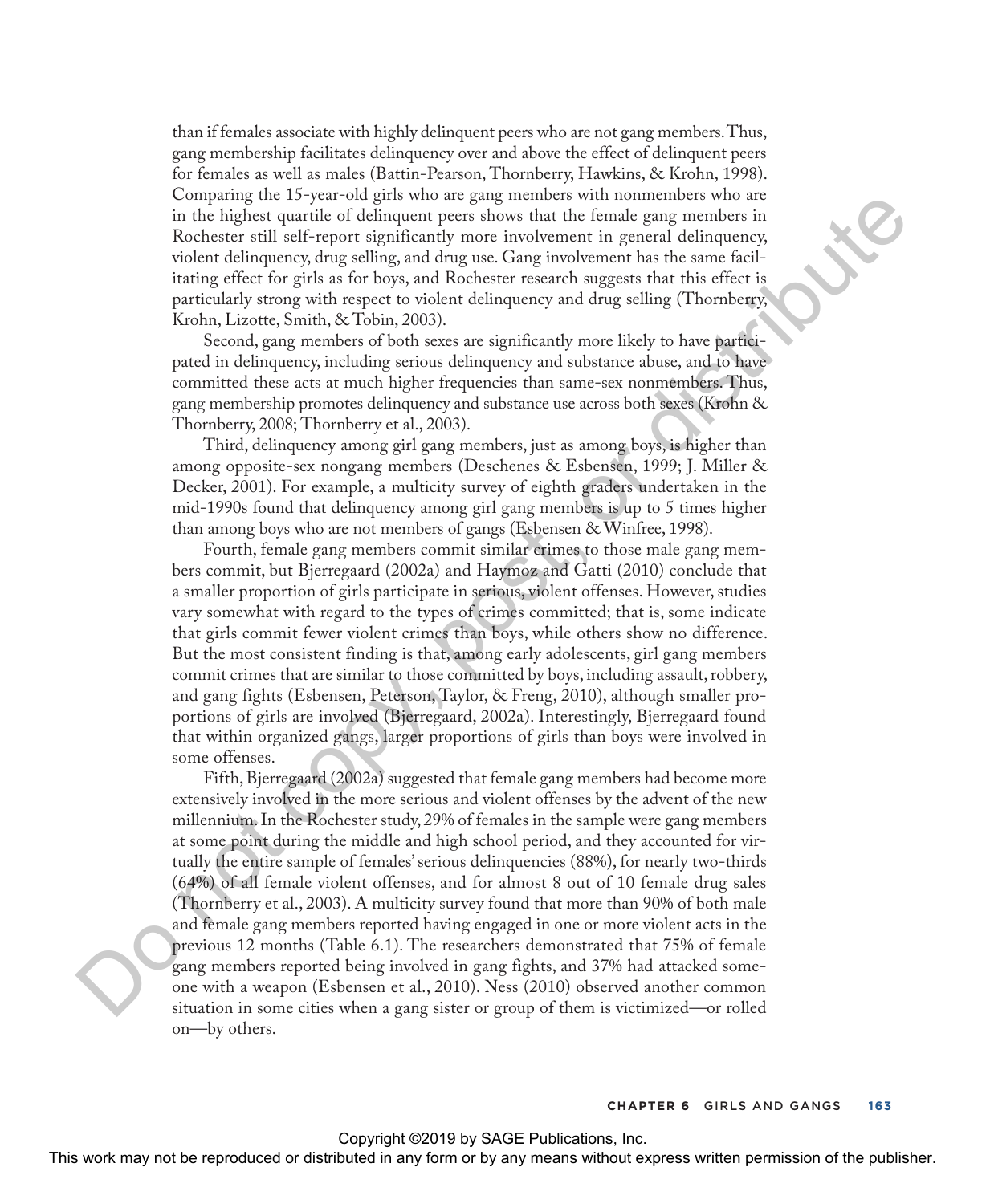## TABLE 6.1

|                                                                                                                                 | <b>Male</b>                                                                                                                                                                                                                                                                                                                                                                                                                                                                                                                                                                                                                                                                                                                                                                                                                                                                              |                   | <b>Female</b>             |      |
|---------------------------------------------------------------------------------------------------------------------------------|------------------------------------------------------------------------------------------------------------------------------------------------------------------------------------------------------------------------------------------------------------------------------------------------------------------------------------------------------------------------------------------------------------------------------------------------------------------------------------------------------------------------------------------------------------------------------------------------------------------------------------------------------------------------------------------------------------------------------------------------------------------------------------------------------------------------------------------------------------------------------------------|-------------------|---------------------------|------|
| <b>Violent Act</b>                                                                                                              | Prevalence (%)                                                                                                                                                                                                                                                                                                                                                                                                                                                                                                                                                                                                                                                                                                                                                                                                                                                                           | <b>IOR (Mean)</b> | Prevalence (%) IOR (Mean) |      |
| Hit someone                                                                                                                     | 79                                                                                                                                                                                                                                                                                                                                                                                                                                                                                                                                                                                                                                                                                                                                                                                                                                                                                       | 7.5 <sup>a</sup>  | 78                        | 6.6  |
| Attacked<br>someone with a<br>weapon                                                                                            | 53 <sup>a</sup>                                                                                                                                                                                                                                                                                                                                                                                                                                                                                                                                                                                                                                                                                                                                                                                                                                                                          | 5.2               | 37                        | 4.3  |
| Robbed<br>someone                                                                                                               | 33a                                                                                                                                                                                                                                                                                                                                                                                                                                                                                                                                                                                                                                                                                                                                                                                                                                                                                      | 6.0               | 15                        | 5.2  |
| Participated in a<br>gang fight                                                                                                 | 81                                                                                                                                                                                                                                                                                                                                                                                                                                                                                                                                                                                                                                                                                                                                                                                                                                                                                       | 6.6               | 75                        | 5.9  |
| Shot at<br>someone                                                                                                              | 35 <sup>a</sup>                                                                                                                                                                                                                                                                                                                                                                                                                                                                                                                                                                                                                                                                                                                                                                                                                                                                          | 4.6               | 21                        | 4.1  |
| General violence                                                                                                                | 94                                                                                                                                                                                                                                                                                                                                                                                                                                                                                                                                                                                                                                                                                                                                                                                                                                                                                       | 19.6 <sup>a</sup> | 94                        | 14.2 |
| Serious violence                                                                                                                | 85                                                                                                                                                                                                                                                                                                                                                                                                                                                                                                                                                                                                                                                                                                                                                                                                                                                                                       | 14.0 <sup>a</sup> | 81                        | 9.8  |
|                                                                                                                                 | National Youth Gang Survey; however, the respondents in this survey are law enforce-<br>ment agencies, which typically estimate that only about 10% of the gang members they<br>observe are female. <sup>2</sup> This relatively low estimate should come as no surprise because<br>girls who join gangs tend to leave them at an earlier age than boys and hence have<br>less street presence than boys. Related to this point, law enforcement seems to pay less<br>attention to very young gang members because their attention is properly focused on<br>older, more serious and violent gang members. In a national school survey, Gottfredson<br>and Gottfredson (2001) found that gang joining among boys peaked at the tenth grade,<br>but two years earlier for girls, at the eighth grade.<br>Nevertheless, the proportion of females among active gang members is undoubtedly |                   |                           |      |
|                                                                                                                                 | larger than in the past century. In the 1997 National Longitudinal Survey of Youth, male<br>versus female differences in the proportion who joined gangs was not as large as previous<br>research had suggested. Snyder and Sickmund (2006) report the male-to-female ratio<br>in this national sample was about 2:1 (11% of males versus 6% of females). This greater<br>discrepancy than seen in recent surveys in multiple cities with gang problems is likely                                                                                                                                                                                                                                                                                                                                                                                                                        |                   |                           |      |
| <b>GANGS IN AMERICA'S COMMUNITIES</b>                                                                                           |                                                                                                                                                                                                                                                                                                                                                                                                                                                                                                                                                                                                                                                                                                                                                                                                                                                                                          |                   |                           |      |
| This work may not be reproduced or distributed in any form or by any means without express written permission of the publisher. | Copyright ©2019 by SAGE Publications, Inc.                                                                                                                                                                                                                                                                                                                                                                                                                                                                                                                                                                                                                                                                                                                                                                                                                                               |                   |                           |      |

Gang Member's Annual Prevalence and Individual Offending Rates (IORs) by Sex

# THE QUESTION OF INCREASING FEMALE GANG INVOLVEMENT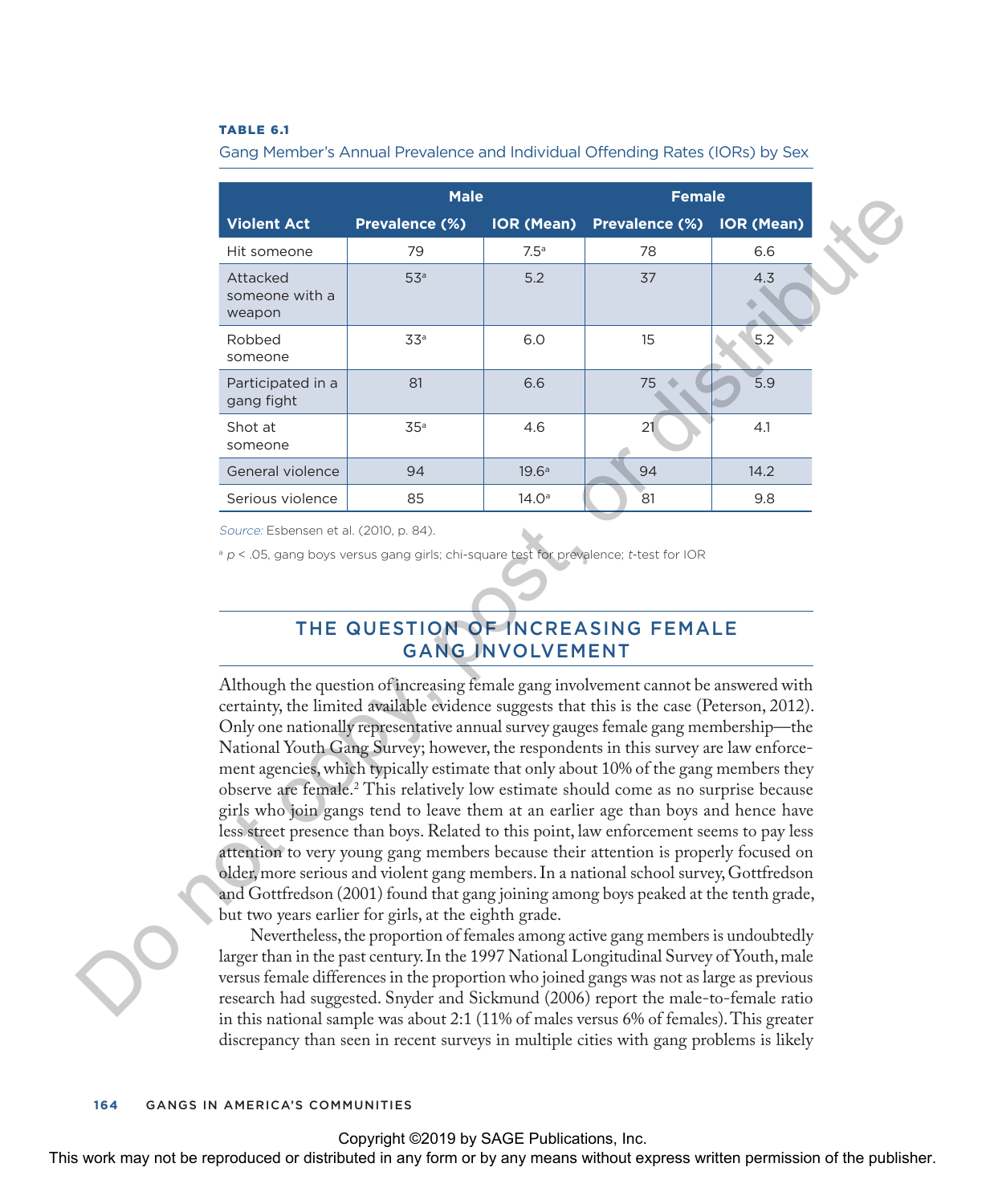attributable to sampling. As seen in Chapter 3, much higher proportions of youths join gangs in cities with a history of gang activity. For example, in a multicity sample drawn in gang problem cities, Esbensen, Brick, Melde, Tusinski, and Taylor (2008) found that almost equal proportions of boys (9%) and girls (8%) self-reported gang membership. Also, Black and Hispanic boys have only slightly higher gang membership rates (10.2% each) than girls. By comparison, in known gang problem areas, surveys of students and other adolescent samples show that about one-third of all gang members are female (Bjerregaard, 2002a). In another study, Gottfredson and Gottfredson's (2001) nationwide student survey, 35% of the self-identified gang members were girls.

# THE IMPORTANCE OF GANG GENDER COMPOSITION

Only in the past 15 years has widespread attention been given to the gender composition of the gangs in which females participate (Curry, 1998; Peterson et al., 2001). Several studies indicate that mixed-gender gangs are quite common. Student respondents in Esbensen and fellow researchers' (2008) multicity student sample of male and female gang youths, mostly ages 12 to 15, classified the members of their gang as predominantly gender balanced (54% male and 46% female), regardless of racial/ethnic composition.3 Only 10% of the boys and 4% of the girls said their gang was same gender. These findings are consistent with several other studies that show considerable gender-mixed gang activity.

The greater mix in female gangs would prove to have noteworthy implications for involvement in criminal activity. Peterson and colleagues (2001) found that females in all- or majority-female gangs exhibited the lowest delinquency rates, and females in majority-male gangs exhibited the highest delinquency rates (including higher rates than males in all-male gangs). In general, these studies suggest that criminal activity and violence tend to increase as the proportion of males in the gang increases. Why this is so is not well understood. It is worth noting that in Giordano's (1978) and Warr's (1996, 2002) studies of peer influence on delinquency, the cross-sex groups of delinquents have higher rates. In particular, Warr (1996) found in an analysis of national data that, unlike males, delinquent offenses reported by females are significantly more likely to occur in mixed-sex groups. In 2007, Haynie, Steffensmeier, and Bell's national study confirmed this, finding that "among females, the odds of engaging in violence are greatest when adolescent girls are enmeshed in a highly violent friendship network comprised of a greater proportion of male friends" (p. 249). The grapheric may not be reproduced or distributed in any form or by an any means when the publisher. The publisher and the publisher and the publisher and the publisher and the publisher. The publishers with the state of

Several studies strongly suggest that girls are more likely to be involved in serious offenses when they are members of more organized gangs (Bjerregaard, 2002a). In reference to gangs in general, research on Esbensen, Winfree, He, and Taylor's (2001) multicity sample of students found that members of gangs that are somewhat "organized" (i.e., have initiation rites, symbols or colors, established leaders, and specific rules, and engage in illegal activities) self-report higher rates of delinquency and involvement in more serious delinquent acts than other youths. There may well be few differences between male and female gangs in this regard. In fact, Esbensen, Deschenes, and Winfree (1999) note that, if anything, the gangs in which girls were involved were slightly more organized than those to which boys belonged. Equally important, Decker, Katz, and Webb's (2008) Arizona

#### **CHAPTER 6** Girls and Gangs **165**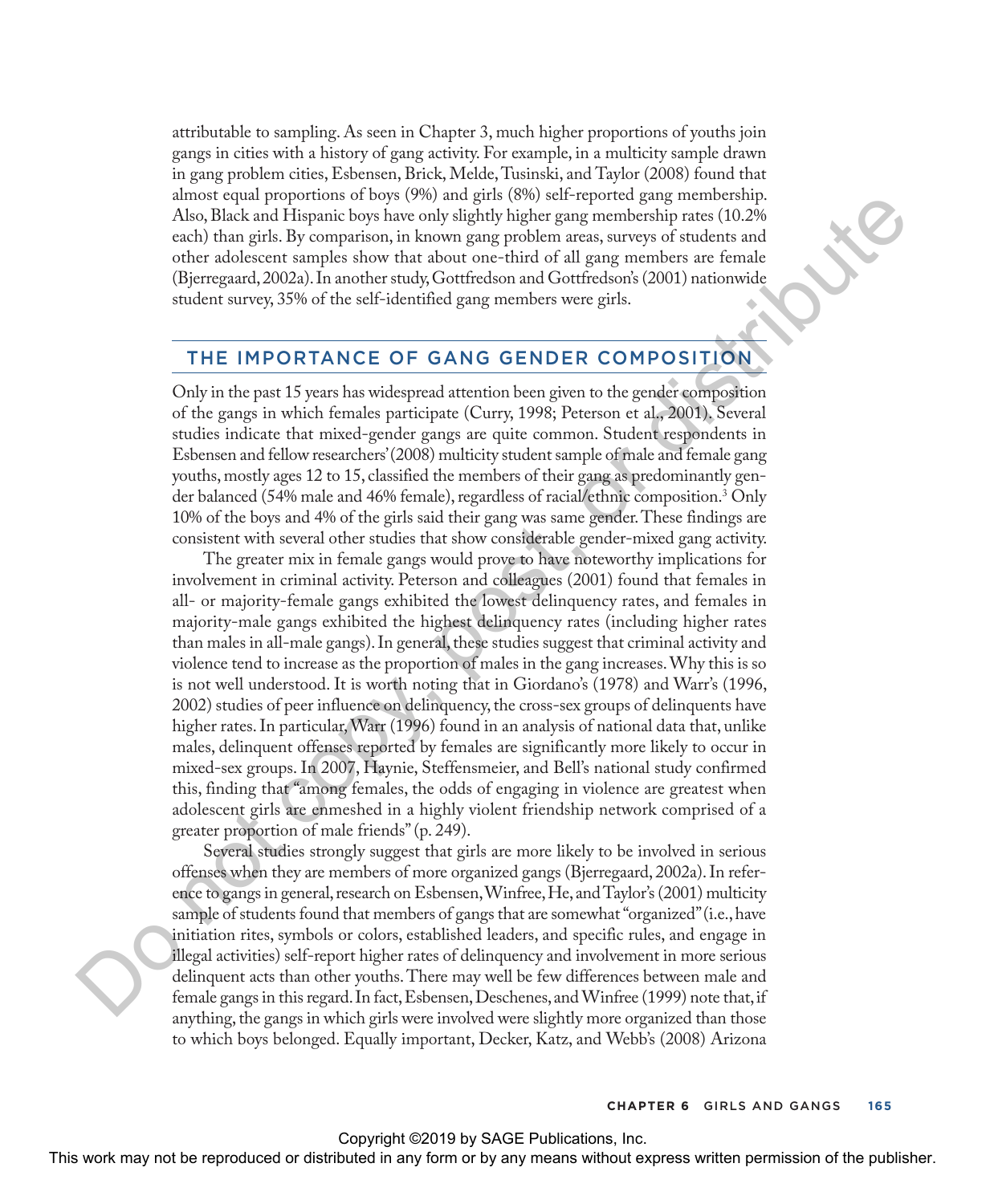study found that the more organized the gang (having initiation rites, established leaders, and symbols or colors), the more likely members were to be involved in violent offenses, drug sales, and violent victimizations—even at low levels of organization.

According to reports of self-nominated gang members in a study conducted in California, Illinois, Louisiana, and New Jersey, both male and female members of young gangs considered their gangs to be relatively well organized; in one report on this study, Bjerregaard (2002a) found that more females reported "having larger gangs, a gang name, a leader, regular meetings, a turf, and special clothing" (p. 91). Once she applied the "organized" requirement to self-identified gang involvement in this multistate sample, Bjerregaard (2002a) found that

female prevalence rates of gang delinquency are similar to or higher than those reported by the males. . . .This finding is contrary to much of the prior research which reported that females were less likely to be involved in both criminal offenses and that females sometimes acted as inhibitors to such offenses occurring (Campbell, 1990; Fishman, 1995; Klein, 1995). (p. 93)

Nevertheless, girls are significantly less likely to be gang-involved serious, violent, and chronic juvenile offenders (Baglivio, Jackowski, Greenwald, & Howell, 2014), and girls' violent acts seldom involve firearms or result in death.

# FEMALE ASSOCIATES OF GANG MEMBERS: RISKS AND REVICTIMIZATION

A San Antonio study (Av. Valdez, 2007) of girls who associated regularly with gang members in the Mexican barrios on the West Side of San Antonio, in the area of eight public housing projects where some of the city's poorest families live, provides a unique perspective on gang risks and revictimization. Valdez chose to move his research spotlight off the gangs themselves and onto 150 randomly selected girls who associated with male gang members but never joined their gangs.4 Because gangs were ever present in the West Side barrios, hanging out with gang members became "a daily routine in the lives of many of these adolescent females" (p. 3). Concerning the representation of the rest constrained in any form or by any form or by any means with the rest in any form of the rest in any form of the rest in any form of the rest in any form of the publisher. The rest

Valdez discovered that girls in these neighborhoods who were continuously exposed to high-risk situations and dangers unwittingly placed themselves "beyond risk" (or at extreme risk) for violent victimization, practically assuring multiple and extremely problematic outcomes. "Their involvement in risky behavior—such as the perpetration of physical fights, early onset of sexual behavior, substance use, and/or other delinquent behavior—is characteristic of growing up in these environments" (p. 3). Valdez isolated the major risk factors that elevated risk for the girls he studied.

First, the family context was extremely detrimental for the females who would later be gang associates. The use of drugs and alcohol, violent acts, and criminal behavior were "normalized" within the family context of the girls in his study, and 8 out of 10 of the girls had a family member who used drugs. More than 6 out of 10 had someone in the house with a drinking problem, typically the father. Many of the young women felt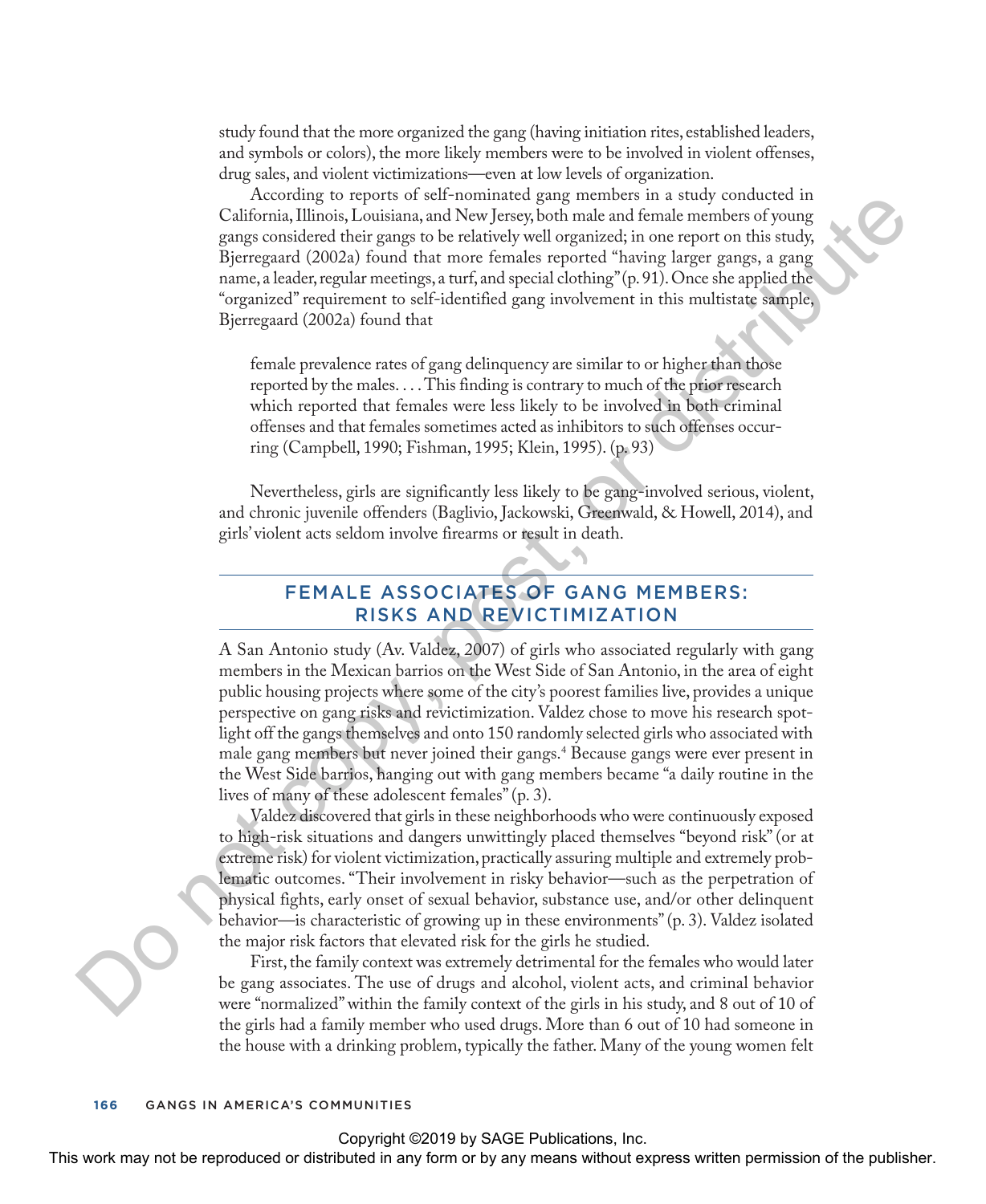the impact of family violence in their everyday lives. More than 7 out of 10 of them had family members involved in criminal activity. More than half of them had witnessed their parents physically fighting in the home.

Second, peer relationships increased the girls' risk for violent victimization, particularly their gangs' associations. Each of the female gang associates was "distinctly integrated into the male gangs through their relationships with the male gang members" (Av. Valdez, 2007, p. 87). The girls typically first associated with the gang members before age 12. When interviewed by Valdez, 43% said they currently had a boyfriend in a gang, and 81% said they had a good friend in a gang. The longer the duration of gang affiliation, the greater the girls' participation in male-gang delinquent activities. Not surprisingly, "the data indicate that many of the girls had a history of incarceration that occurred after they became affiliated with the gang" (p. 86). Second, the repression of the reproduced or distributed in any formula content or the reproduced or the reproduced or the results of the results with  $\langle X_1, Y_2, Y_3 \rangle$ . The publisher or the publisher or the publisher or t

Third, individual exposure to risky behaviors, including delinquency, violence (particularly physical fights), substance use, and sexual relations, was extensive among the female gang associates. Based on his exhaustive study, Valdez (2007) developed the following typology to categorize nongang females:

- *Girlfriends* are defined as a type of female gang associate who is a current steady partner of a male gang member. Relationships range from being a male gang member's "main chick" or *santita* (saint) to the teenage mother of his child. This type of female is least involved in everyday gang activities, and to some extent these girls are shielded from male gang members (e.g., not sexually harassed), out of respect.
- *Hoodrats* are a more complex type of female gang associate. Although often (but not necessarily) she is sexually promiscuous, she is often seen hanging out and partying with the guys and generally is a heavy polydrug and alcohol user. Male gang members often refer to this type of female as *bitch*, *shank*, *player*, and *whore.* She normally does not develop an emotional relationship with any of the boys, yet among the four female types, she is most actively involved in everyday gang activities.
- *Good girls* include childhood friends of many of the male gang members, often having attended the same schools and having parents who interact with each other. In time, these relationships have come to be based on mutual respect. Males characterize these females as "nice girls." Compared with the other types of female gang associates, this type tends to have conventional lifestyles, very infrequent involvement in criminal activities, and also limited involvement in everyday gang activities.

 *Relatives* refers to girls who are close relatives of gang members, typically sisters and cousins. These kinship ties afford this female type special status within the social network. For example, if one of these girls is dating a gang member, she will be given special status as his main chick and also as a homeboy's sister or cousin. This type of female gang associate also has limited involvement in everyday gang activities.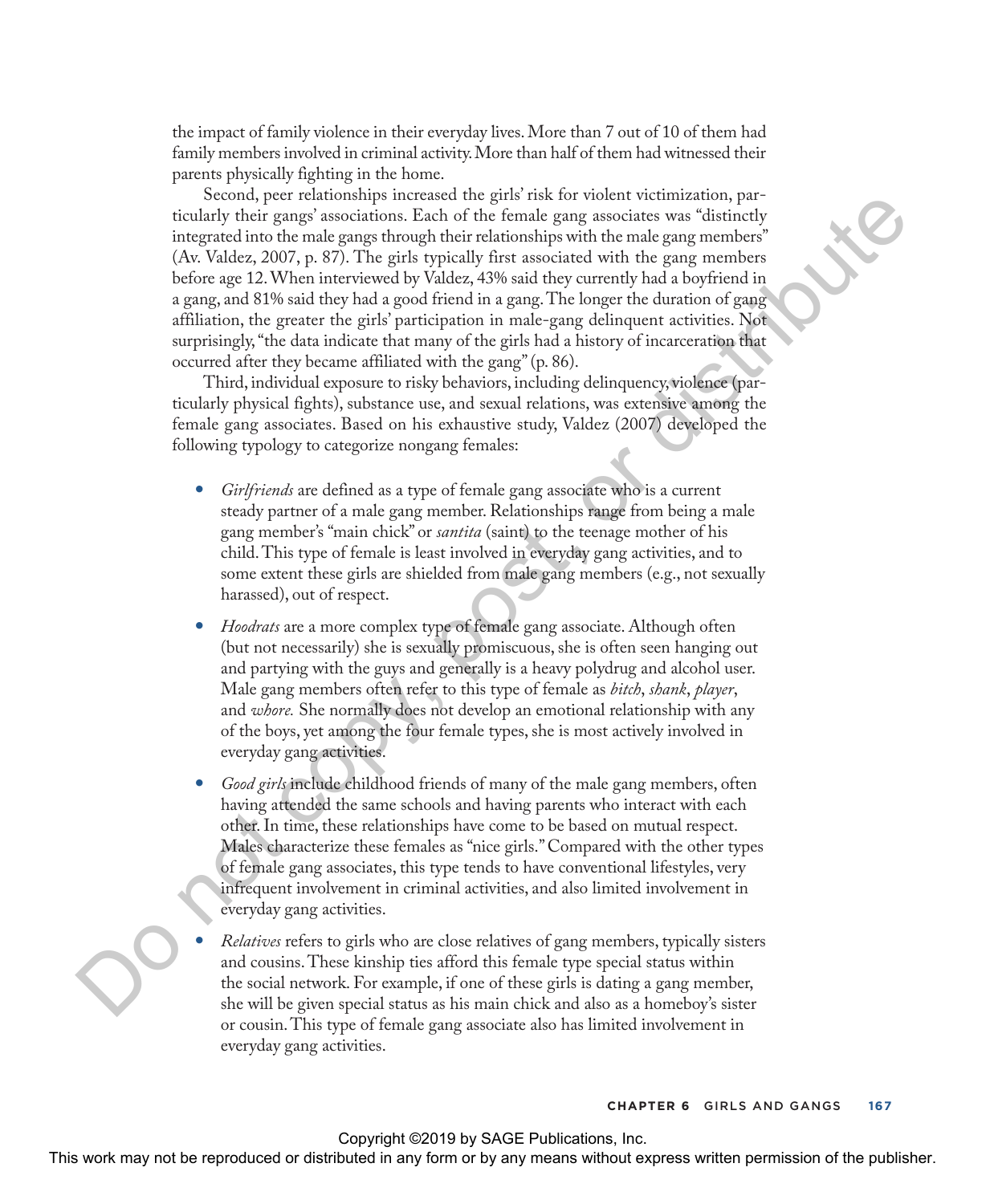All types of girls in Valdez's typology were involved in physical street fights, ranging from pushing and shoving to more violent attacks that often resulted in injuries. Hoodrats were most actively involved in everyday gang activities and were "more likely to participate in illegal activities in association with male gang members" (p. 98). Some of the hoodrats were involved in more serious activities such as drug dealing and weapon sales, but often independently of the male gang. In addition, by virtue of their association with a particular male gang, tensions were created with other girls associated with rival gangs. Valdez observed that the female gang associates in the barrios on the West Side of San Antonio "are continuously exposed to high-risk situations and dangers, which are exacerbated when associating with gangs" (p. 180).

Valdez's (2007) classification scheme is very useful, for no other gang research has identified distinguishable subgroups of girls who hang around boys actively involved in gangs. However, some researchers have used other terms to characterize them, including *associates* (Curry, Decker, & Egley, 2002), *wannabes*, and youths who *kick it* (participate in gang social activities; Garot, 2010). But Valdez's classification scheme is far more explicit than others and should prove very useful in distinguishing girls' levels or degrees of gang involvement for research, prevention, and intervention purposes.

Valdez (2007) emphasizes violent victimization as a predominant result of high-risk girls' exposure to gangs. Importantly, adolescent girls "are prey for male adolescents and older adults in a street culture that promotes hyper masculinity, sexual conquest, sexual aggression, and sexual objectification of women" (p. 111). Unfortunately, these girls view the gang life as an opportunity for them "to gain autonomy and independence, not only from family oppression, but also from cultural and class constraints" (p. 113). For girls in these circumstances, the gang is very likely to be viewed as a refuge, particularly for those who have been victimized at home. Paradoxically, these vulnerable girls are placing themselves at greater risk of violent victimization as a direct result of their association with gang members, including sexual and physical victimization by boyfriends and also by other male gang members in the context of the gang, such as at parties (pp. 114–128). The may not be reproduced or the reproduced or the publisher or the publisher or the publisher or the publisher or the publisher or the publisher or the publisher of the publisher of the publisher of the publisher of the p

# Risk Factors for Girls' Gang Joining

In the review that follows, we suggest how certain risk factors for delinquency and gang involvement may well apply to girls and boys alike, and underscore recent research that suggests that certain risk factors may be more influential for girls than for boys (Peterson, 2012; Peterson & Morgan, 2014). Although supporting research on this latter point is thin at present, evidence is accumulating. A brief summary of this research follows (for reviews of risk and protective factors for girls exposed to gangs, see also Gilman, Howell, Hipwell, & Stepp, 2016; Peterson, 2012; Petersen & Howell, 2013). A key finding is that there is considerable gender uniformity across major risk domains family, school, peer, individual, and community (Thornberry et al., 2003).

*Early Problem Behaviors.* During childhood, certain risk factors for general delinquency may be elevated that render girls susceptible to gang involvement at a later point. A growing body of research identifies child delinquent girls with an early aggressive history (Pepler et al., 2010). "Some early risks have emerged as more characteristic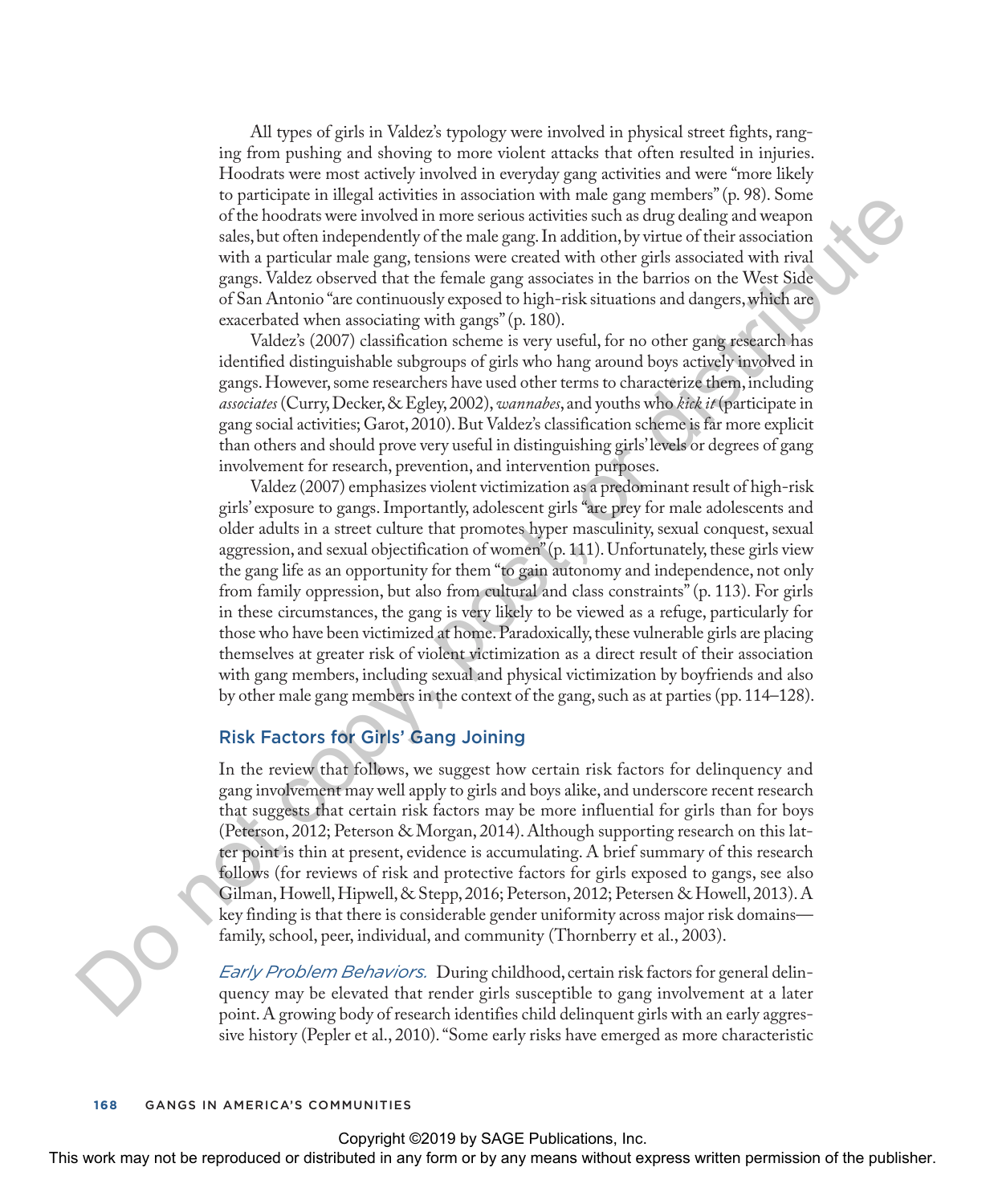of aggressive girls than boys, including estranged mother-daughter relationships, abuse, depression, eating disorders, social aggression, and early sexualized behaviors" (pp. 229– 230)—some of which have been linked to gang participation. Hipwell and colleagues (2002) discovered a subgroup of Pittsburgh girls under age 8 who displayed disruptive behaviors, particularly in the most disadvantaged neighborhoods where gangs are most prevalent. In these neighborhoods, girls—just like boys—"are exposed to a greater number of risk factors, including exposure to different forms of community and family violence and an increased likelihood of affiliation with deviant peers" (Kroneman, Loeber, & Hipwell, 2004, p. 117).

A similar group of very troubled young girls was discovered in Toronto based on measurements made with the Early Assessment Risk List for Girls (Augimeri, Walsh, Liddon, & Dassinger, 2011). This validated instrument revealed that more than half the girls who had been referred for clinical treatment under age 12 had displayed aggressive behavior problems before age 7, tended to come from chaotic families with high levels of mother–daughter conflict, and had experienced multiple separations from their primary caregivers. Such early problem behaviors often lead to delinquency involvement, which in turn can increase the likelihood of gang membership.

*Neighborhood Characteristics.* In her research on a national sample of adolescents, K. Bell (2009) found that neighborhood disadvantage is an especially strong risk factor for gang joining among both girls and boys. In these neighborhoods, gangs fill a void created by weak social institutions (especially families and schools) and government (law enforcement and human services). In disorganized neighborhoods, gangs are virtually unfettered from forging their own wedges amid the concentrated poverty and accompanying social and physical disorder. S. Park, Morash, and Stevens (2010) and J. Miller (2014) underscore the reality that gang presence in neighborhoods is a key contextual factor, particularly where gangs have been institutionalized in neighborhoods. These dynamics are illuminated in Av. Valdez's (2007) research in which he discovered that girls' continuous exposure to high-risk and dangerous situations elevated them "beyond risk," and this circumstance virtually assured multiple negative outcomes, including physical fights, early onset of sexual behavior, substance use, violent victimization, and gang association. Antisocial neighborhoods such as this appear to have as much potency as a risk factor for girls' as for boys' gang joining (Gilman, Hill, Hawkins, Howell, & Kosterman, 2014). Course of the reproduced or the reproduced or distributed in any means we represented in any means with the reproduced in any form or by any means with the represented in the reproduced in any form of the publisher. In an

*School Factors.* School-related problems—such as academic failure, low educational aspirations, negative labeling, and trouble at school—are a key risk factor for gang joining among girls, and these may be more influential for them than for boys (Bjerregaard & Smith, 1993; Peterson, 2012; Thornberry et al., 2003). In addition, school safety concerns are a major factor leading to gang involvement among girls (K. Bell, 2009).

*Family Environments.* Violent family environments, including parental substance use, domestic violence, and physical and sexual abuse, have been consistently identified among antecedents of female gang involvement (Fleisher, 1998; J. Miller, 2001;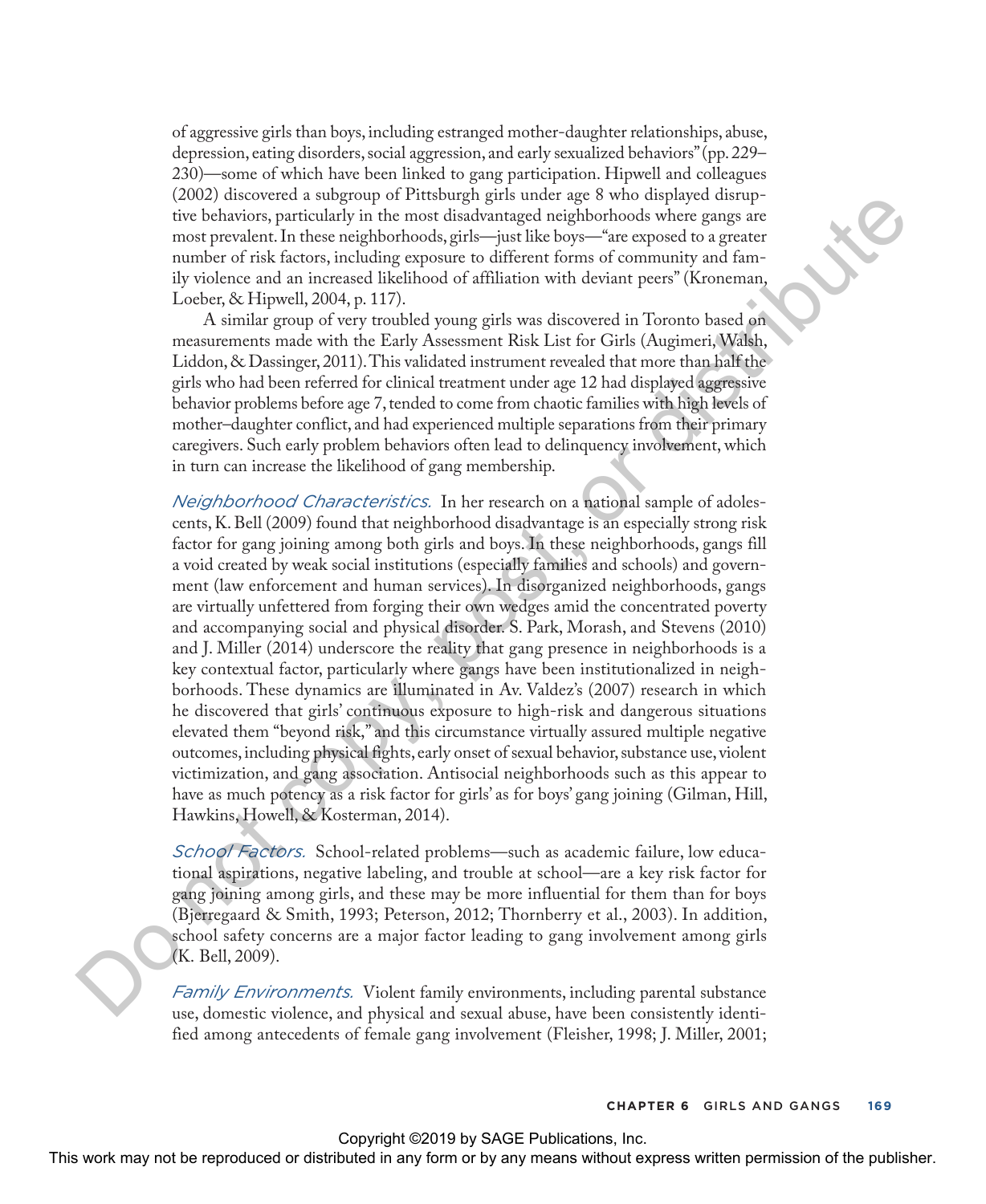Peterson, 2012). In vivid descriptions, Av. Valdez (2007) reported that girls' families and the West Side streets of San Antonio provided the major risk factors among gang-affiliated females. Drug and alcohol use, violent acts, and criminal behavior were "normalized" within the family context of the girls. Exposure to risky behaviors on the streets, including delinquency, violence (particularly physical fights), substance use, and abusive sexual relations, was common among the female gang associates. Many of these girls viewed the gang life as an opportunity for them "to gain autonomy and independence, not only from family oppression, but also from cultural and class constraints (p. 113). Child abuse is common among girls who join gangs (Chesney-Lind, 2013). "Girls join gangs, at least in part, because they are suffering abuse at home, their families are deeply troubled, and they are searching for a surrogate family" (p. 123). In addition, living in a family with a gang member is a predictor of gang joining for girls and boys alike (Gilman, Hill, Hawkins, et al., 2014).

My mom was 21 when I was born and my dad was 15. Dad was in prison for murder when I was born. Dad was bad off, into drugs. He was deranged too. —Cara (Fleisher, 1998, p. 61)

*Negative Peers.* Youths tend to develop friendships with those with whom they feel comfortable or have much in common. Associating with delinquent peers, called *peer* or *deviancy training* in modern-day terminology, has long been established as a risk factor for gang involvement (Hill et al., 1999), and this factor appears to be as potent for girls as for boys (Gilman, Hill, Hawkins, et al., 2014). Rejection by prosocial peers (being unpopular) is a key factor that pushes children into affiliations with delinquent groups and gangs (Howell & Egley, 2005b). Even though peer relationships can be nuanced between genders in several respects, the negative effects of peers on delinquent behavior are remarkably similar for males and females (Weerman & Hoeve, 2012). Early dating also is a key risk factor for gang joining among girls (Fleisher, 1998; Thornberry et al., 2003). There is evidence indicating a reciprocal relationship between girls' gang involvement and peer victimization across adolescence, a result seen in at least one other study involving a mixed-gender sample (Peterson et al., 2004), and a recent study adds to this finding, revealing that girls who are being victimized by their peers in mid-late adolescence appear to be at an increased risk for gang involvement (Gilman et al., 2016). The results of the results of the results with the results of the results of the results of the results of the results of the results of the results of the results of the results of the results of the results of the publi

In sum, risk factors in these five widely recognized developmental domains can lead to gang joining for girls and boys alike. Moreover, risk factors for violence and gang joining appear to be similar across genders (Peterson & Morgan, 2014). As is the case with boys, the presence of risk factors in multiple developmental domains increases the risk for girls (K. Bell, 2009; Gilman, Hill, Hawkins, et al., 2014; Thornberry et al., 2003). Other research strongly suggests that the cumulative effects of risk factors may be worse for girls than for boys, leading to multiple problem behaviors (Hipwell et al., 2002; Hipwell & Loeber, 2006). And girls also have higher levels of co-occurring problems than boys do. These problems tend to begin emerging at very young ages. A major study of adolescent female offenders identified three high-risk profiles: (1) girls with criminal parents (very high risk), (2) victims of abuse (high risk), and (3) repeat offenders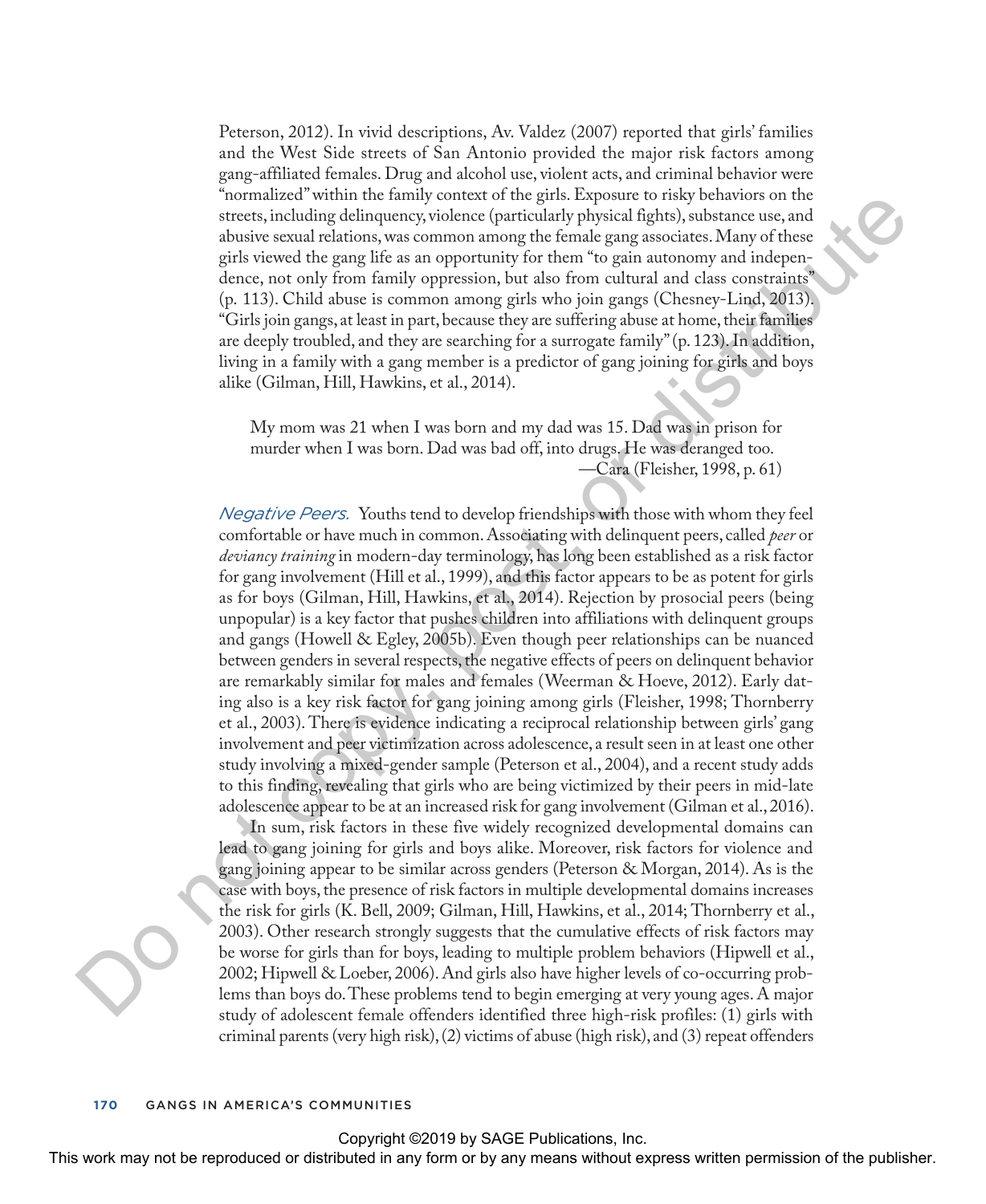(high risk) (Van der Put et al., 2014). Gilman and colleagues' (2014) research examined risk and protective factors for girls' and boys' gang involvement from early adolescence into adulthood, finding similarity in the influence of these factors across genders. In their effort to fashion a unique explanation for girls' gang joining, Peterson and Panfil (2017) draw attention to interpersonal interactions in proximal spheres such as neighborhoods, families, schools, and peer groups.

We next turn to the issue of interventions for girls versus boys.

# GIRLS' UNIQUE TREATMENT NEEDS AND IMPLICATIONS FOR PREVENTION AND TREATMENT

Recently, several scholars have discussed the evolution of terms that are commonly used to reference programs designed exclusively for girls or for both boys and girls. New terminology is now widely promoted that simplifies discourse on this matter (Hubbard & Matthews, 2008; Petersen & Howell, 2013; Peterson & Carson, 2014). The "female-specific" or "female-responsive" philosophy implies that girls have unique treatment needs, and the "what works" or "gender-neutral" philosophy implies that services are equally effective with girls and boys. The female-specific or female-responsive philosophy also suggests that programs for girls should be sensitive to unique treatment needs and also the context in which treatment is provided (e.g., the family context, to address mother–daughter relationships). Even though there is research support for both philosophies, Hubbard and Matthews (2008) insist the two approaches can be integrated to the greater benefit of girls. After highlighting girls' unique treatment needs, we provide examples of programs tailored specifically to girls (see Table 6.2) and others that appear to benefit both genders. For the matter or the reproduced or the representation or any form or by any form or be reproduced in any form or by any means when  $\alpha$  any form or by any form or be representation of the publisher. We note that the beha

In the past decade or more, research that has focused on the development and outcomes of girlhood aggression has flourished (Pepler et al., 2010). Also, much more is presently known about older females' mental health status and service needs from structured psychiatric assessments of multistate samples on juvenile probation, in detention, and in juvenile correctional facilities (Wasserman, McReynolds, Schwalbe, Keating, & Jones, 2010). Although female gang members were not identified in these populations of juvenile offenders, the findings below regarding treatment needs likely apply to the relatively small proportion of girls among life-course persistent juvenile offenders who are actively involved in gangs.

Antisocial females show more impairment<sup>5</sup> than antisocial males across a range of co-occurring social, health, or educational domains (McReynolds et al., 2008).

 Girls have higher levels of co-occurring problems than boys do (McReynolds et al., 2008). First, girls' rates of anxiety and affective disorders<sup>6</sup> such as depression are higher than boys, and violent girls are more likely than other groups to have anxiety disorders (Wasserman, McReynolds, Ko, Katz, & Carpenter, 2005; see also Obeidallah & Earls, 1999).

## **CHAPTER 6** Girls and Gangs **171**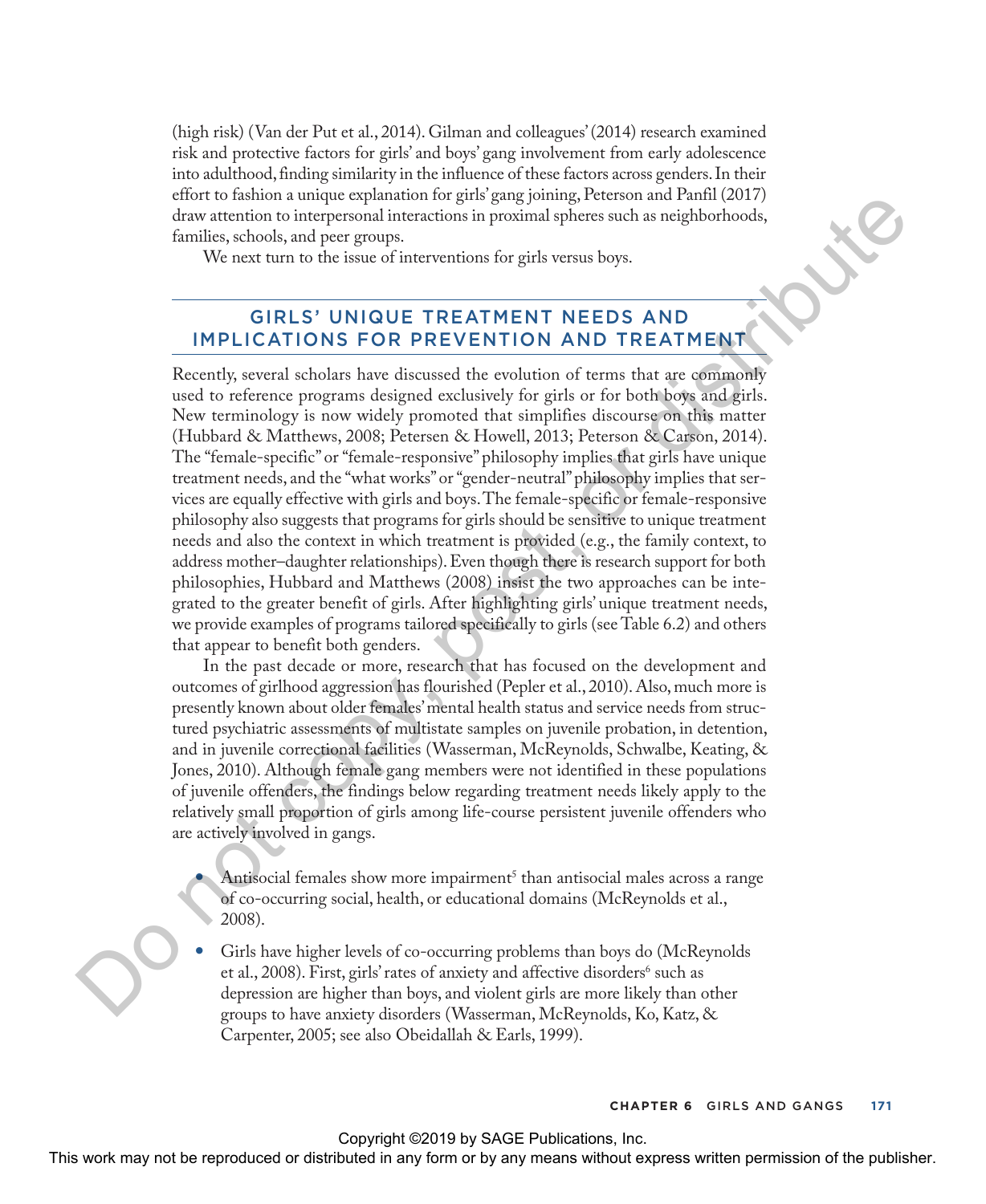- Females are 10 times more likely to experience sexual assault than boys (McReynolds, Schwalbe, & Wasserman, 2010).
- Girls with substance abuse and affective disorders have higher delinquency recidivism rates than girls and boys with no disorder (McReynolds et al., 2010).

A national study of female-specific predictors of assaultive behavior in the late adolescence period (S. Park et al., 2010)7 suggests several important targets for intervention (risk factors) and protective measures for "beyond risk" girls who associate with gangs and commit violent assaults themselves.8 Early-age (before age 13) runaway (from home) girls reported significantly more assaults than other girls who did not display early problem behaviors. The more the gang presence (exposure), the more likely the girls were to assault others. Low hope for the future (as measured by expectations of arrest and victimization) also significantly predicted more assaults, while parental monitoring significantly predicted fewer assaults for girls. Additionally, for each year of school attended, girls' reports of assault were much lower, on average. Finally, girls who successfully adjusted benefited from more parental monitoring and stronger ties to school and religious institutions. Regardless of the age group, interventions need to foster prosocial and relationship-based learning, and encourage the development of a positive gender identity and sense of agency (Hipwell & Loeber, 2006).

## Recommended Female-Specific Services

In light of the above research, some girls may be more responsive to cognitively based treatments  $(CBT)^9$  than boys, particularly given that females often exhibit greater skills in perspective-taking and empathy (Pepler et al., 2010). This expectation has been confirmed in the application of CBT for young girls (ages 6 to 11) in the evidence-based Stop Now and Plan (SNAP®) Girls Connection (Augimeri, Pepler, Walsh, & Kivlenieks, in press; Augimeri, Walsh, & Slater, 2011). The program components are similar to the  $SNAP^{\circledast}$  Boys program, but there are important differences based on research and best practices for treating girls' aggression. In SNAP® Girls, for example, there is greater emphasis on relationship building. The SNAP® Girls therapeutic regimen showed significant positive changes in girls' problem behavior and parenting skills for the treatment versus the control groups, improved mother–daughter relations and bonding, less parental use of physical punishment and abuse of children (Augimeri et al., in press), and good maintenance of treatment gains (Pepler et al., 2010). Owing to its demonstrated reduction of early problem behaviors and abusive parenting and associated childhood aggression, in the long term, the SNAP® Girls program should produce reductions in gang joining. recidivism nets than alloho or with no distributed in all  $\mu$ . A noticidal the result of the result of the result of the result of the result of the result of the result of the result of the result of the result of the r

Because risk factors for girls' gang involvement span several domains of their lives, for optimal impact, gang prevention and intervention programs not only need to address multiple risk factors, but they also should address a number of risk factors in multiple segments of girls' lives. Chesney-Lind (2013) underscores the importance of addressing issues that are unique to girls and the contexts that can lead them to join a gang. These "strategies and programs include the need to prevent sexual abuse, strengthen family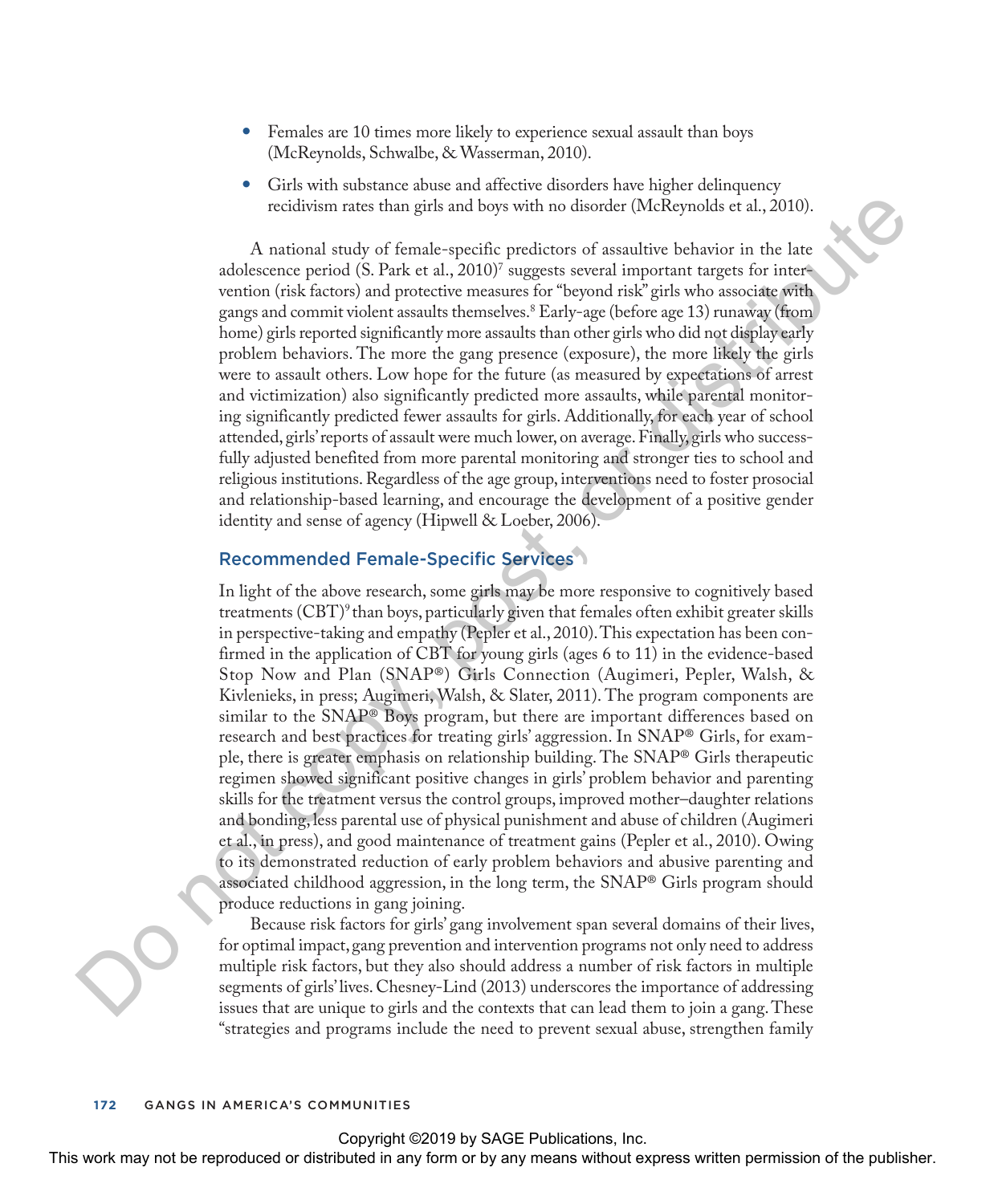relationships, provide them with safety in their neighborhoods, help them avoid substance abuse and abusive boyfriends, and improve their skills to delay early sexual activity and parenthood" (p. 121).

Valdez and Petersen's San Antonio research on female affiliates (Petersen & Valdez, 2004; see also Av. Valdez, 2007) and also Peterson (2012) suggest that female violence prevention programs need to address these priorities: parental monitoring, running away from home, school connectedness, substance abuse, hopelessness, victimization, retaliatory violence, and gang exposure. Cultural contexts are particularly important (Chesney-Lind, 2013). In agreement with other research, Peterson and Carson (2014) note the importance of family context for girls, but they provide insights regarding how sex-specific content could improve low parental supervision for females, such as working intensively with caregivers on effective strategies, while working with girls to increase their connections with other adult figures to provide structure and accountability—and for males, to decrease impulsivity.

As Van der Put and colleagues (2014) noted, criminal parents place older girls at particularly high risk; thus, they recommend therapy. This could be provided in such family-oriented programs as Brief Strategic Family Therapy (described below). Van der Put and colleagues also recommend an intensive treatment that focuses on multiple systems for girls who are victims of abuse and further diagnostics to determine specific treatment needs for girls who are repeat offenders.

For girls in the juvenile justice system, the Voice Diagnostic Interview Schedule for Children would serve to identify their mental health and substance use treatment needs, as this assessment tool works equally well for girls and boys (McReynolds et al., 2010). In the context of community settings, Hubbard and Matthews (2008) recommend "strengths-based" supports, "a therapeutic model that allows girls to explore common problems in their lives and develop a sense of self-worth through intimate communication with others" (p. 238). More specifically, these experts support treatment approaches for girls that are (a) based on the interpersonal (relational) model and (b) trauma informed.

A female-specific program, *Movimiento Ascendencia* (Upward Movement) in Pueblo, Colorado,<sup>10</sup> was a promising program for Mexican American girls that operated in the early 1990s for the purposes of preventing them from joining gangs and reducing their gang involvement. Most of the girls served in this program were in need of prevention and intervention services. The average age of participants was 14; most of them were gang-involved and had experienced contact with the juvenile justice system. Project activities centered on three main components: mediation or conflict resolution, social support, and cultural awareness. Williams, Curry, and Cohen (2002) report that the program successfully provided a safe haven for girls in the target area and that the program participants showed significant reduction of delinquency involvement and increases in school achievement. Wolf and Gutierrez (2012) identify several promising services that could meet girls' unique treatment needs, although none of these has been rigorously evaluated. The mass of the repression of the repression or between or between the repression or between the repression or the publisher. The repression of the publisher and the publisher. The repression of the publisher and the pub

Chesney-Lind (2013) draws attention to the Female Intervention Team (FIT), which operates within the traditional probation structure of the Maryland Department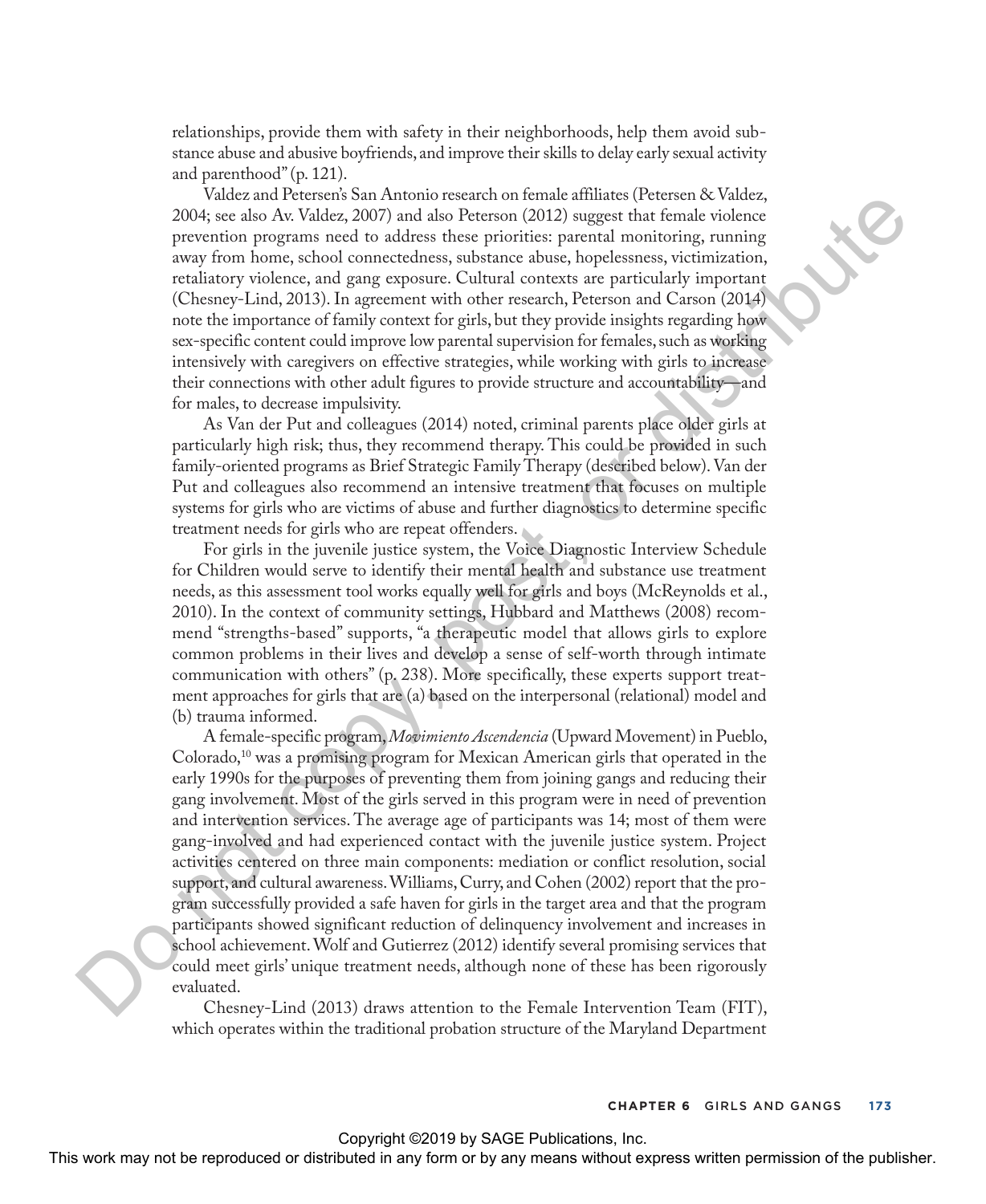of Juvenile Justice. The typical girl for whom FIT is tailored is a 16-year-old African American from a single-parent family who may be gang-involved. FIT focuses on girls' unique challenges (including family trauma) and builds on their need for positive interpersonal relationships. Services include family counseling (designed for 8- to 15-year-old girls, their parents, and in some groups, grandparents) and a Rite of Passage program that gives older teens a positive introduction to womanhood and opportunities for community service.

#### TABLE 6.2

#### Promising Programs for Girls

|                                                                                                                            | A nongang program, Safe Dates, is an exemplary program for preventing dating<br>violence that can help reduce girls' violent sexual victimizations, and would be equally<br>valuable to girls at risk of violent victimization in the gang context. Geared to girls' and<br>boys' interactions, the goals of this dual-gender program are to change adolescent dating<br>violence norms, improve conflict-resolution skills for dating relationships, promote vic-<br>tims' and perpetrators' beliefs in the need for help and awareness of community resources<br>for dating violence, promote help-seeking by victims and perpetrators, and improve peer<br>help-giving skills. Foshee and colleagues (2005) found program effectiveness in the areas |  |
|----------------------------------------------------------------------------------------------------------------------------|---------------------------------------------------------------------------------------------------------------------------------------------------------------------------------------------------------------------------------------------------------------------------------------------------------------------------------------------------------------------------------------------------------------------------------------------------------------------------------------------------------------------------------------------------------------------------------------------------------------------------------------------------------------------------------------------------------------------------------------------------------|--|
| <b>TABLE 6.2</b>                                                                                                           | of psychological abuse perpetration, moderate physical violence perpetration, and sexual                                                                                                                                                                                                                                                                                                                                                                                                                                                                                                                                                                                                                                                                |  |
| <b>Promising Programs for Girls</b>                                                                                        |                                                                                                                                                                                                                                                                                                                                                                                                                                                                                                                                                                                                                                                                                                                                                         |  |
| <b>Gang Programs</b>                                                                                                       |                                                                                                                                                                                                                                                                                                                                                                                                                                                                                                                                                                                                                                                                                                                                                         |  |
| <b>Program Name</b>                                                                                                        | <b>Key References</b>                                                                                                                                                                                                                                                                                                                                                                                                                                                                                                                                                                                                                                                                                                                                   |  |
| Gang Resistance Education and<br>Training                                                                                  | Esbensen, Osgood, Peterson, Taylor, and Carson<br>(2013);<br>Esbensen, Osgood, Taylor, Peterson, and Freng<br>(2001)                                                                                                                                                                                                                                                                                                                                                                                                                                                                                                                                                                                                                                    |  |
| Safe Dates                                                                                                                 | Foshee et al. (2005)                                                                                                                                                                                                                                                                                                                                                                                                                                                                                                                                                                                                                                                                                                                                    |  |
| <b>Aggression Replacement Training</b>                                                                                     | Goldstein, Glick, and Gibbs (1998)                                                                                                                                                                                                                                                                                                                                                                                                                                                                                                                                                                                                                                                                                                                      |  |
| <b>Brief Strategic Family Therapy</b>                                                                                      | Nickel, Luley, Nickel, and Widermann (2006)                                                                                                                                                                                                                                                                                                                                                                                                                                                                                                                                                                                                                                                                                                             |  |
| <b>Delinquency Programs</b>                                                                                                |                                                                                                                                                                                                                                                                                                                                                                                                                                                                                                                                                                                                                                                                                                                                                         |  |
| <b>SNAP® Girls Connection</b>                                                                                              | Augimeri, Pepler, Walsh, and Kivlenieks (in press)<br>Augimeri, Walsh, Sewell, and Woods (2017)                                                                                                                                                                                                                                                                                                                                                                                                                                                                                                                                                                                                                                                         |  |
| Multisystemic Therapy                                                                                                      | Henggeler and Schoenwald (2011)                                                                                                                                                                                                                                                                                                                                                                                                                                                                                                                                                                                                                                                                                                                         |  |
| Multidimensional Treatment<br>Foster Care—Adolescents                                                                      | https://www.crimesolutions.gov/<br>ProgramDetails.aspx?ID=141                                                                                                                                                                                                                                                                                                                                                                                                                                                                                                                                                                                                                                                                                           |  |
| <b>Strengthening Families Program:</b><br>For Parents and Youth 10-14                                                      | https://www.crimesolutions.gov/<br>ProgramDetails.aspx?ID=199                                                                                                                                                                                                                                                                                                                                                                                                                                                                                                                                                                                                                                                                                           |  |
| Generic services: cognitive-<br>behavioral therapy, family therapy,<br>counseling, and interpersonal<br>skills development | Lipsey (2009)                                                                                                                                                                                                                                                                                                                                                                                                                                                                                                                                                                                                                                                                                                                                           |  |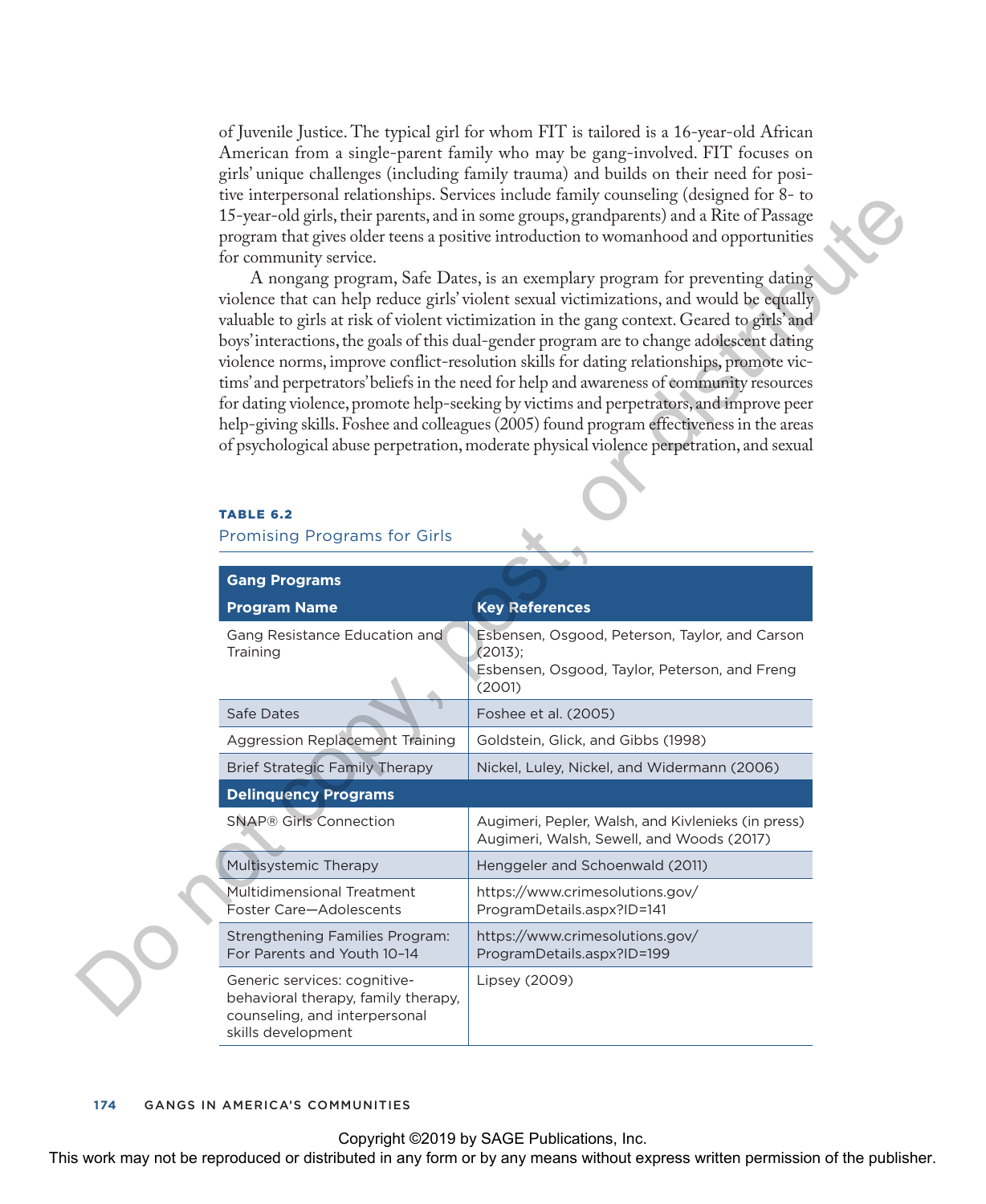violence perpetration. Intended for middle and high school students, the Safe Dates program can stand alone or fit easily within health education, family, or general lifeskills curricula. It should be provided in communities with acknowledged gang activity.

## Recommended Gender-Neutral Services

At this time, four gender-neutral programs have demonstrated effectiveness with gang-involved females; three were designed to prevent gang joining, and the remaining one, for intervention with girls and boys who are actively involved in San Antonio gangs. Although none of these programs was designed specifically for girls, they have demonstrated effectiveness with girls as well as boys. First, the Gang Resistance Education and Training (G.R.E.A.T.) program (Chapter 9) is the only program specifically focused on reducing gang membership that has been rigorously evaluated and proven effective, and no gender differences have been reported to date. Second, the Comprehensive Gang Program Model (Chapter 10) also appears to be effective for girls and boys alike. Third, the evidence-based Aggression Replacement Training (ART) program has shown positive results when tested with gang-involved youths in Brooklyn, New York. ART (Chapter 10) is designed to target youths with a history of serious aggression and other antisocial behavior. It appears effective for females as well as for males (Lipsey & Wilson, 1998). ART consists of a 10-week, 30-hour cognitivebehavioral program administered to groups of 8 to 12 adolescents ages 11 to 17 (Goldstein & Glick, 1994). During these 10 weeks, youths typically attend three 1-hour sessions per week on skill streaming, anger control, and moral reasoning training. A condensed version of ART for adolescents placed temporarily in a short-term residential facility (a runaway shelter) who had exhibited signs of antisocial behavior also was effective with girls (Nugent, Bruley, & Allen, 1999). Record or ender Neutral Services<br>Arthitective and the resident or distributed in any form of the results and the results of the results of the results of the results of the results of the publisher. The results of the pub

Fourth, Brief Strategic Family Therapy (BSFT) is an evidence-based program for preventing, reducing, or treating adolescent behavior problems such as drug use, conduct problems, delinquency, sexually risky behavior, aggressive/violent behavior, and association with antisocial peers.11 BSFT serves female and male children and adolescents between 8 and 17 years of age who display (or are at risk for developing) these risky and harmful behavior problems. BSFT directly addresses symptoms of dysfunctional family patterns by promoting positive parenting, parental monitoring, effective parental discipline, and family cohesion. A modified version of BSFT, tailored to cultural values of Hispanic groups as well as contextual factors (frequent gang affiliation, high-crime neighborhoods), demonstrated effectiveness in reducing behavioral problems with gang members and was equally effective with girls and boys (Valdez, Cepeda, Parrish, Horowitz, & Kaplan, 2013)—and earlier, with aggressive bullying girls using the basic BSFT model (Nickel et al., 2006).

Three other gender-neutral programs hold considerable promise for reducing delinquency and victimization among gang-involved girls. Zahn, Day, Mihalic, and Tichavsky's (2009) review of juvenile justice programs for girls identified two model programs that have produced comparable cross-gender outcomes, Multidimensional Treatment Foster Care (MTFC) and Multisystemic Therapy (MST). MTFC is an alternative to group or residential treatment, incarceration, or hospitalization for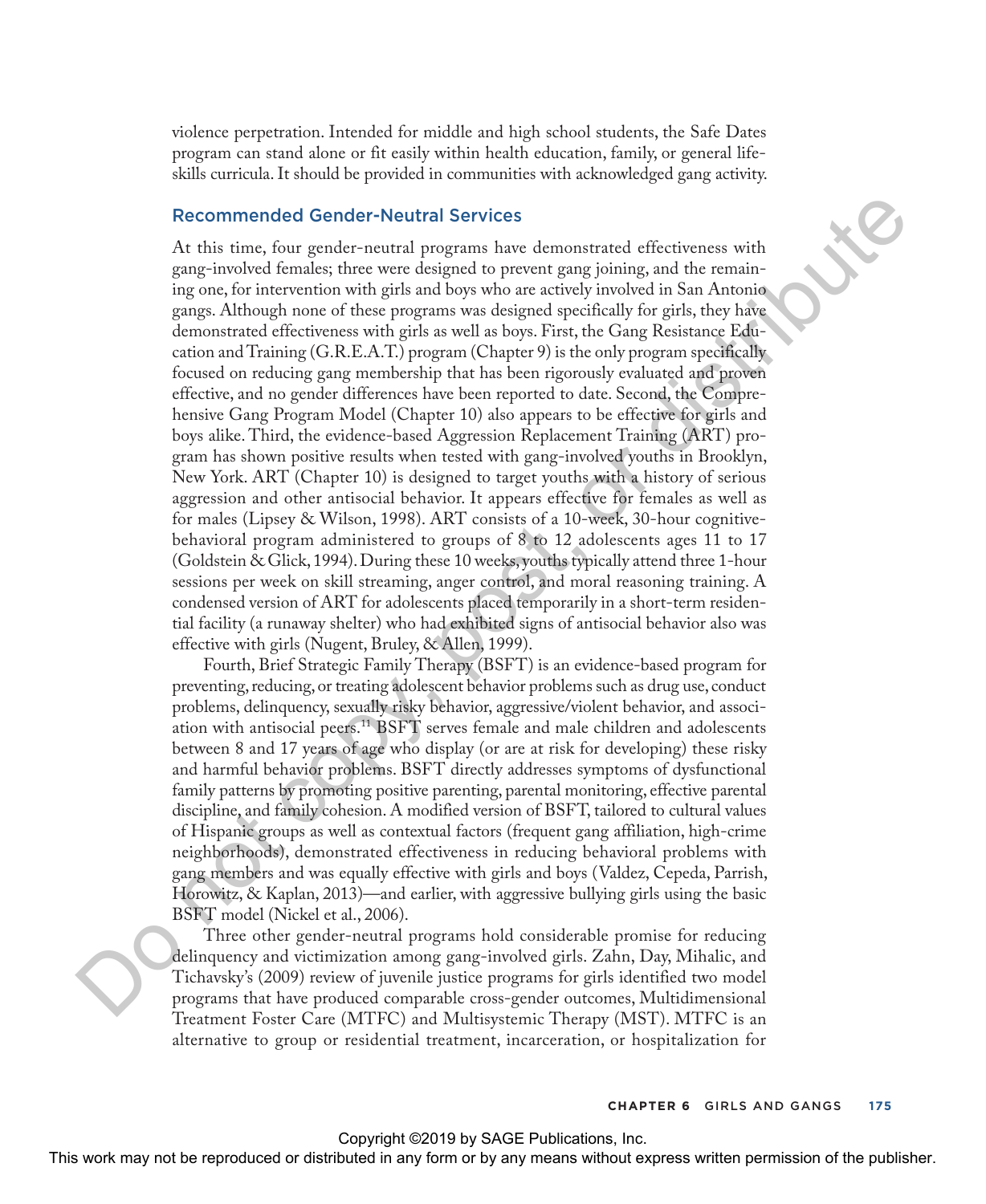adolescents who have problems with chronic antisocial behavior, emotional disturbance, and delinquency, and this program has demonstrated effectiveness with girls as well as boys (Chamberlain, Leve, & DeGarmo, 2007; Leve & Chamberlain, 2007). This program holds excellent potential for effectiveness with gang-involved girls confined in residential juvenile correctional facilities. The Strengthening Families Program: For Parents and Youth 10–14 is a gender-neutral program for parents and their adolescent children. The adapted program aims to reduce substance use and behavior problems during adolescence through improved social skills and nurturing (see http://www .extension.iastate.edu/sfp10-14/).

Further research is quite likely to demonstrate the effectiveness of MST and Functional Family Therapy (FFT) with girls who are involved in gangs. Research on the tailoring of these programs for gang members, including girls, is relayed in Chapter 10. In a study of the efficacy of MST with gang members, Boxer (2011) found lower treatment completion rates for gang members, not only when clients self-admitted gang membership but also when youths had strong gang associations. However, Boxer's research also revealed that girls are less likely to experience negative case closures than boys, suggesting that programs such as FFT and MST can be effective with ganginvolved girls. From the rest in the reproduced or the methods with the rest in any first model or the publisher. The alternative permission with the publisher permission of the publisher and the publisher. The distributed in any means w

Lipsey (2009) identified numerous generic services that, with few exceptions, are equally effective with girls and boys, including cognitive-behavioral therapy, family therapy, counseling, and interpersonal skills development. In an important new study, family therapy and mixed and group counseling are very effective treatments for substance abuse for girls and boys (Tanner-Smith, Wilson, & Lipsey, 2013).

## CONCLUDING OBSERVATIONS

Girls have been participants in U.S. gangs from the earliest point of recorded gang activity. Many years passed, however, before gang researchers took note of their active involvement. To be sure, the early research reduced their involvement to auxiliary roles with strong emphasis on subservience to males. But female gang studies undertaken in the late 1970s and 1980s moved research on female gangsters beyond these subservient and auxiliary roles. In time, girls would blend with boys in gangs and increase their criminal involvement and also their vulnerability to violent victimization.

Providing specialized prevention and treatment programs for girls and young women is a relatively new frontier. Evidence-based services for male gang members have a much longer history (Chapter 10).

Many of those programs can be used advantageously with females. The challenge, however, is secondary prevention on behalf of girls, targeting services in a manner that insulates high-risk girls from gang involvement and personal victimization in gang-ridden cities. Both mothers and daughters in these areas underscore general safety concerns (Popkin, Leventhal, & Weismann, 2010). Girls begin experiencing sexual harassment and pressure from older boys and adult men during early adolescence, typically by ages 12 or 13 (Popkin, Leventhal, & Weismann, 2008). The protection of vulnerable girls is of utmost importance—especially as they move into the pubescent period.

A federal housing program aptly demonstrates this pressing need. In the large-scale Moving to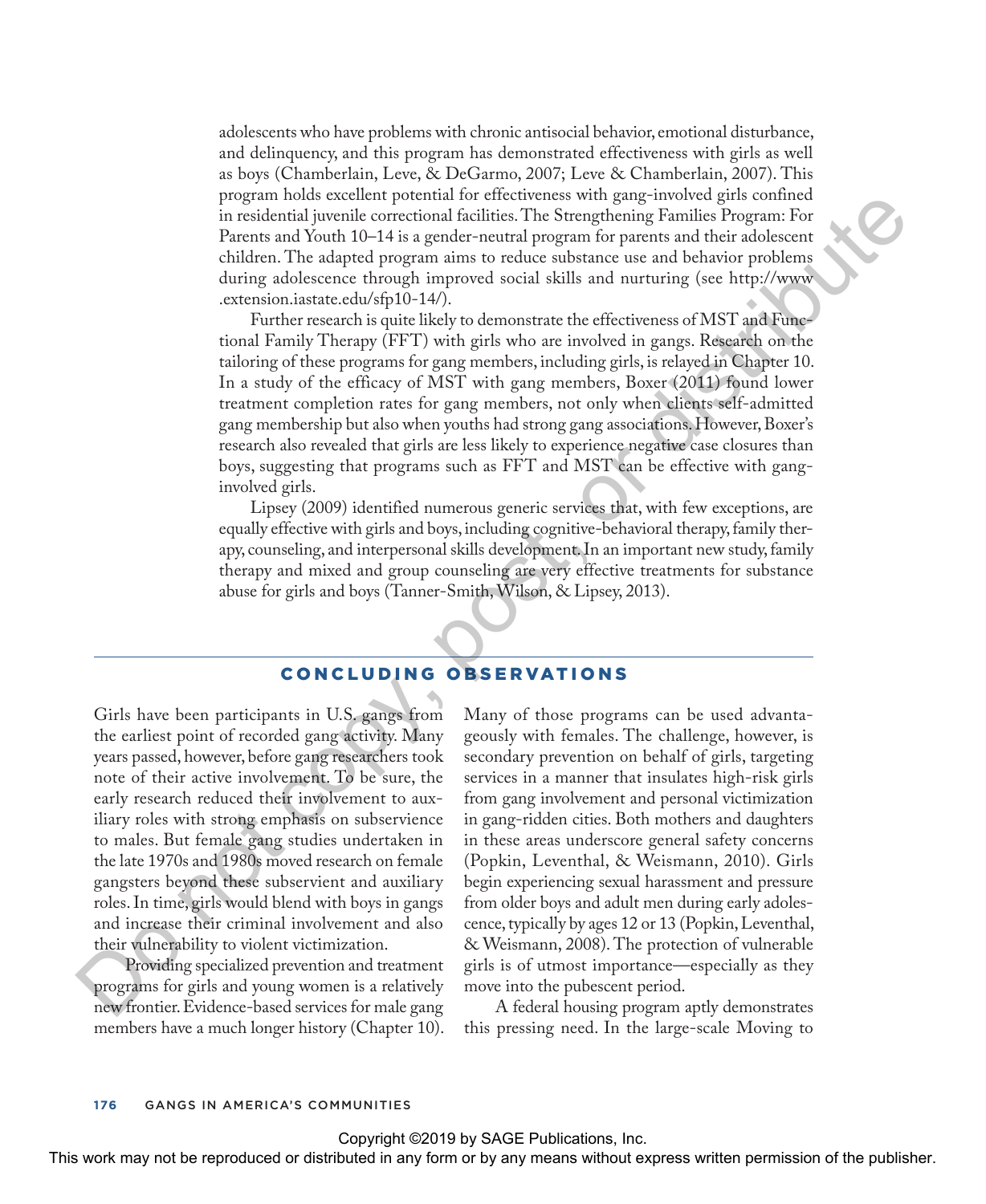Opportunity for Fair Housing demonstration sponsored by the U.S. Housing and Urban Development agency, the life chances of very poor families with children were improved by enabling them to move out of the disadvantaged environments that contribute to undesirable outcomes (Popkin et al., 2008). Although boys' behaviors did not improve, both mothers and girls achieved a "dramatic reduction" in "female fear" (Popkin et al., 2010, p. 735). As for the girls, "compared with their counterparts still living in high-poverty neighborhoods, female experimental-group participants reported less harassment from men and boys, less pressure to engage in sexual behavior, and, as a result, said they were less fearful" (Popkin et al., 2008, p. 2). Experimental-family girls reported significantly less psychological distress and anxiety and fewer problem behaviors than did girls in the control-group families that did not move out. In addition, girls in the families that moved out experienced lower exposure to gangs and drug trafficking.

A community- or neighborhood-based strategy is required to preserve girls' healthy social and personal development without the necessity of moving out of established homesteads and away from family ties and friendship networks. Fleisher (1998) recommends supervised residential centers as the centerpiece of such a strategy. These centers, as Fleisher envisions them, would serve to shelter and protect girls, and link them with a variety of supports and services (including job training and placement), as well as help ensure a healthy start for gang girls' children. Community safety issues must be addressed, of course, including curbing gang activity. Social and life skills training (Botvin, Griffin, & Nichols, 2006) should also be provided for girls to buffer them from negative influences and victimization. In short, these centers would serve as a one-stop resource for a variety of services and sources of assistance. Access to good quality education is also vital (Weber, 2010). "In totality, research on the quality of schooling available to girls in gang-saturated neighborhoods argues for school-based initiatives that support girls' resilience and promote their attachment to school" The control or the control or distributed in any form or by any form or by any form or by any form or by any form or by any means with  $\alpha$  any  $\alpha$  any  $\alpha$  any  $\alpha$  any  $\alpha$  any  $\alpha$  be represented a sinuature with  $\alpha$ 

(Chesney-Lind, 2013, p. 127). Even schooling is a barrier for many gang-involved girls.

I ain't been to school in a long time and ain't so good in math. And anyways, I don't have no new clothes. I don't have sneakers; all the other kids are gonna laugh at me. —Cara (Fleisher, 1998, p. 162)

At this juncture, no female-specific gang programs have proven effective, but three are very promising. Just one program has been tailored specifically to girls at risk of gang involvement: *Movimiento Ascendencia* (Upward Movement). This program has been shown to reduce girls' delinquency involvement and improve school achievement. Safe Dates, an exemplary program for preventing dating violence, is very promising for reducing girls' violent victimization and perhaps helping them distance themselves from sexually exploitative males. Though not yet tested for prevention of gang joining, the SNAP® Girls Connection holds strong potential for this purpose because it is an evidence-based program that tempers early problem behaviors and aggression while increasing child–mother bonding among very young girls. The SNAP® program is described in Chapter 9.

To date, four gender-neutral programs have demonstrated effectiveness with females who are either at risk of joining gangs or actively involved in gangs. The G.R.E.A.T. gang prevention program is discussed in Chapter 9, and the Comprehensive Gang Program Model is presented in Chapter 10. Both programs have been thoroughly evaluated and appear to be effective for girls and boys alike. Aggression Replacement Training has demonstrated effectiveness with girls as well as boys when tested with gang-involved youths in Brooklyn, New York. Last, Brief Strategic Family Therapy has demonstrated effectiveness with gang members and appears to be equally effective with girls and boys. Other evidence-based gender-neutral services for preventing and reducing delinquency and gang involvement also hold promise for girls (see Table 6.2).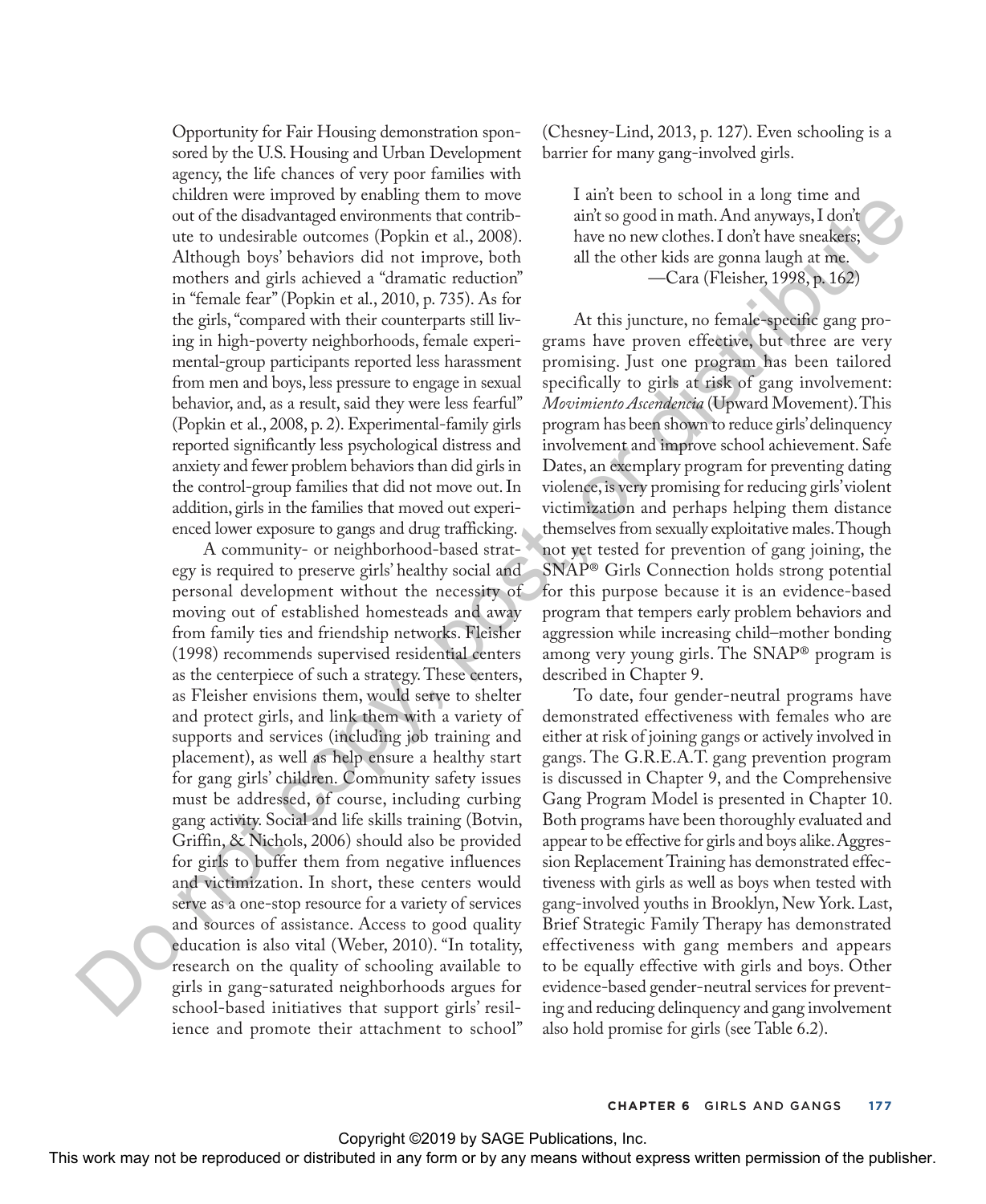# DISCUSSION TOPICS

- 1. Why was gang research so slow to notice the active involvement of girls in gangs?
- 2. Explain the more serious criminal activity of modern-day female gangs. Do these factors also apply to male gangs?
- 3. Why does a mixture of males and females in gangs elevate the criminal involvement of the group as a whole?
- 4. Explain why female-specific programs are needed, and also why these are effective.
- 5. Class exercise: Develop a strategy for insulating girls from community conditions that lead to violent victimization and gang involvement. What programs would you select?

# RECOMMENDATIONS FOR FURTHER READING

## Proliferation of Female Gangs in the 1980s

Brotherton, D. C. (1996). The contradictions of suppression: Notes from a study of approaches to gangs in three public high schools. *Urban Review, 28,* 95–117.

Chesney-Lind, M., & Hagedorn, J. (Eds.). (1999). *Female gangs in America.* Chicago, IL: Lake View Press.

Fleisher, M. S. (1998). *Dead end kids: Gang girls and the boys they know.* Madison: University of Wisconsin.

Moore, J. W. (1991). *Going down to the barrio: Homeboys and homegirls in change.* Philadelphia, PA: Temple University Press.

Moore, J. W., & Hagedorn, J. M. (1999). What happens to girls in the gang? In M. Chesney-Lind & J. Hagedorn (Eds.), *Female gangs in America: Essays on girls, gangs, and gender* (pp. 176–186). Chicago, IL: Lake View Press. Although the representation of the representation of the representation or distributed in any form or by an explicit of the reproduced or distributed in a final control or the publisher in a state of the publisher of the

Moore, J. W. (2007). Female gangs: Gender and globalization. In J. M. Hagedorn (Ed.), *Gangs in the global city* (pp. 187–203). Chicago, IL: University of Illinois Press.

Moore, J. W., & Hagedorn, J. M. (2001). *Female gangs* ( Juvenile Justice Bulletin. Youth Gang Series). Washington, DC: U.S. Department of Justice, Office of Juvenile Justice and Delinquency Prevention.

Taylor, C. S. (1993). *Girls, gangs, women, drugs.* East Lansing: Michigan State University Press.

# Early Sexual Victimization of Girls Who Affiliate With Gangs

Cepeda, A., & Valdez, A. (2003). Risk behaviors among young Mexican American gang associated females: Sexual relations, partying, substance use, and crime. *Journal of Adolescent Research, 18,* 90–106.

Joe, K. A., & Chesney-Lind, M. (1995). Just every mother's angel: An analysis of gender and ethnic variations in youth gang membership. *Gender & Society, 9,* 408–430.

Miller, J. A. (2001). *One of the guys: Girls, gangs and gender.* New York, NY: Oxford University Press.

Moore, J. W. (1991). *Going down to the barrio: Homeboys and homegirls in change.* Philadelphia, PA: Temple University Press.

Moore, J. W., & Hagedorn, J. M. (1996). What happens to girls in the gang? In C. R. Huff (Ed.), *Gangs in America*  (2nd ed., pp. 205–218). Thousand Oaks, CA: Sage.

Schalet, A., Hunt, J., & Joe-Laidler, K. (2003). Respectability and autonomy: The articulation and meaning of sexuality among the girls in the gang. *Journal of Contemporary Ethnography, 32,* 108–143.

Valdez, A. (2007). *Mexican American girls and gang violence: Beyond risk.* New York, NY: Palgrave Macmillan.

Yoder, K. A., Whitbeck, L. B., & Hoyt, D. R. (2003). Gang involvement and membership among homeless and runaway youth. *Youth and Society, 34,* 441–467.

#### **178** GANGS IN AMERICA'S COMMUNITIES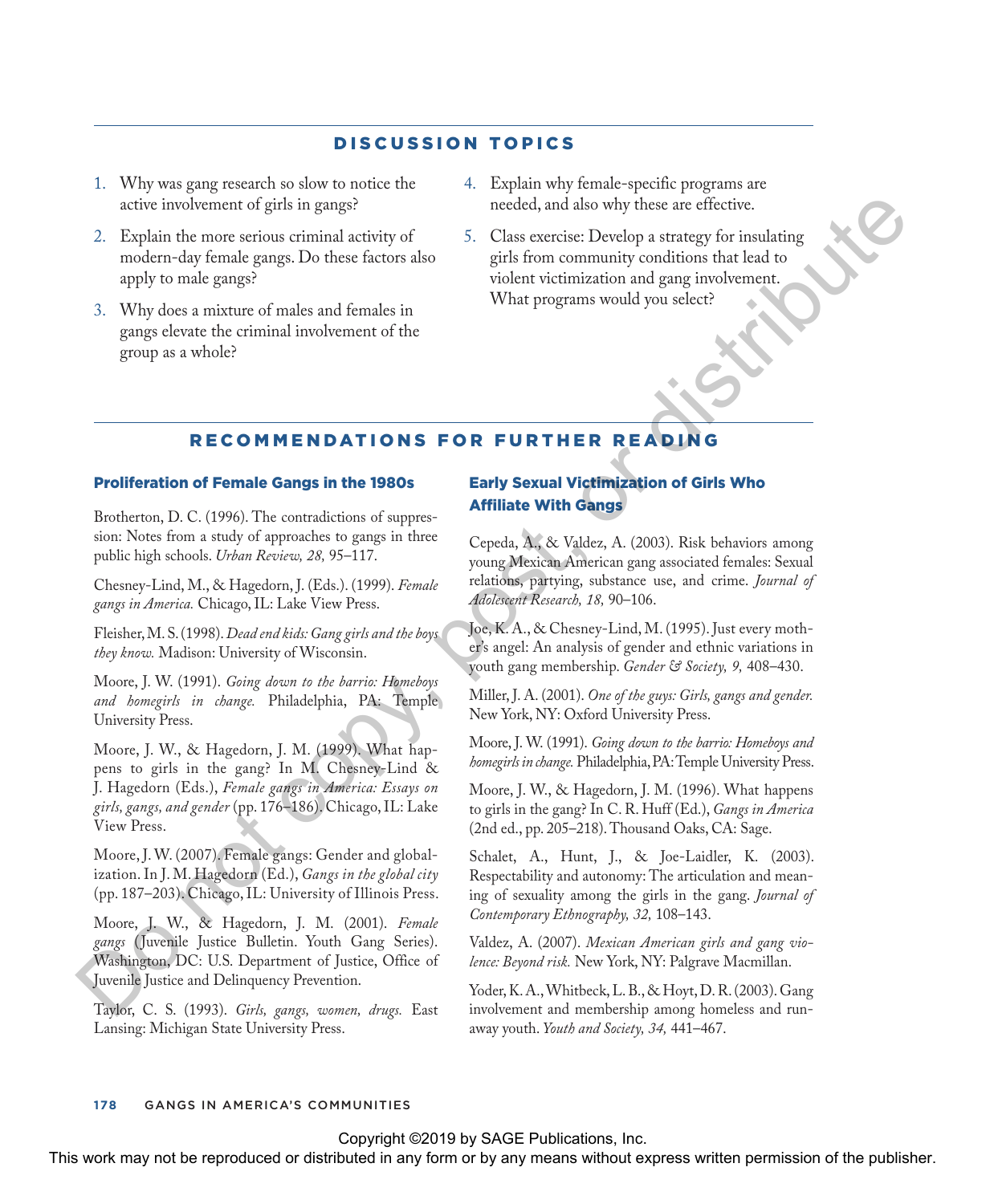## Level of Female Involvement and Seriousness of Crime

Adamshick, P. Z. (2010). The lived experience of girl-togirl aggression in marginalized girls. *Qualitative Health Research, 20,* 541–555.

Batchelor, S. (2009). Girls, gangs and violence: Assessing the evidence. *Probation Journal, 56,* 399–414.

Bjerregaard, B. (2002). Operationalizing gang membership: The impact measurement on gender differences in gang self-identification and delinquent involvement. *Women and Criminal Justice, 13,* 79–100.

Erickson, P. G., Butters, J. E., Cousineau, M., Harrison, L., & Korf, D. (2006). Girls and weapons: An international study of the perpetration of violence. *Urban Health, 83,* 788–801.

Esbensen, F., Winfree, L. T., He, N., & Taylor, T. J. (2001). Youth gangs and definitional issues: When is a gang a gang, and why does it matter? *Crime and Delinquency, 47,*  105–130.

Haymoz, S., & Gatti, U. (2010). Girl members of deviant youth groups, offending behavior and victimisation: Results from the ISRD2 in Italy and Switzerland. *European Journal on Criminal Policy and Research, 16,* 167–182.

Jones, N. (2008). Working the "Code": On girls, gender, and inner-city violence. *Australian and New Zealand Journal of Criminology, 41,* 63–83.

Ness, C. D. (2004). Why girls fight: Female youth violence in the inner city. *Annals of the American Academy of Political and Social Science, 595,* 32–48.

Peterson, D. (2012). Girlfriends, gun-holders, and ghettorats? Moving beyond narrow views of girls in gangs. In S. Miller, L. D. Leve, & P. K. Kerig (Eds.), *Delinquent girls: Contexts, relationships, and adaptation* (pp. 71–84). New York, NY: Springer. The agent of the results of the publishering control or distributed in any form or by any means with the reproduced in any form or by any means when the publishering the publishering or a publishering the publishering the

## Gender-Mixed Gang Activity

Fleisher, M. S. (1998). *Dead end kids: Gang girls and the boys they know.* Madison: University of Wisconsin.

Miller, J. A. (2001). *One of the guys: Girls, gangs and gender.* New York, NY: Oxford University Press.

Miller, J. A., & Brunson, R. (2000). Gender dynamics in youth gangs: A comparison of males' and females' accounts. *Justice Quarterly, 17,* 419–448.

Peterson, D. (2012). Girlfriends, gun-holders, and ghettorats? Moving beyond narrow views of girls in gangs. In S. Miller, L. D. Leve, & P. K. Kerig (Eds.), *Delinquent girls: Contexts, relationships, and adaptation* (pp. 71–84). New York, NY: Springer.

Valdez, A. (2007). *Mexican American girls and gang violence: Beyond risk*. New York, NY: Palgrave Macmillan.

#### Revictimization

Fleisher, M. S. (1998). *Dead end kids: Gang girls and the boys they know.* Madison: University of Wisconsin.

Hunt, G., & Joe-Laidler, K. (2001). Situations of violence in the lives of girl gang members. *Health Care for Women International, 22,* 363–384.

Miller, J. A. (2001). *One of the guys: Girls, gangs and gender.* New York, NY: Oxford University Press.

Miller, J. A. (2008). *Getting played: African American girls, urban inequality, and gendered violence.* New York: New York University Press.

Moore, J. W. (1991). *Going down to the barrio: Homeboys and homegirls in change.* Philadelphia, PA: Temple University Press.

Moore, J. W. (1994). The *chola* life course: Chicana heroin users and the barrio gang. *International Journal of Addictions, 29,* 1115–1126.

Moore, J. W., & Hagedorn, J. M. (1996). What happens to girls in the gang? In C. R. Huff (Ed.), *Gangs in America* (2nd ed., pp. 205–218). Thousand Oaks, CA: Sage.

Moore, J. W., & Hagedorn, J. M. (1999). What happens to girls in the gang? In M. Chesney-Lind & J. Hagedorn (Eds.), *Female gangs in America: Essays on girls, gangs, and gender* (pp. 176–186). Chicago, IL: Lake View Press.

Moore, J. W., & Hagedorn, J. M. (2001). *Female gangs* ( Juvenile Justice Bulletin. Youth Gang Series). Washington, DC: U.S. Department of Justice, Office of Juvenile Justice and Delinquency Prevention.

Valdez, A. (2007). *Mexican American girls and gang violence: Beyond risk.* New York, NY: Palgrave Macmillan.

#### **CHAPTER 6** Girls and Gangs **179**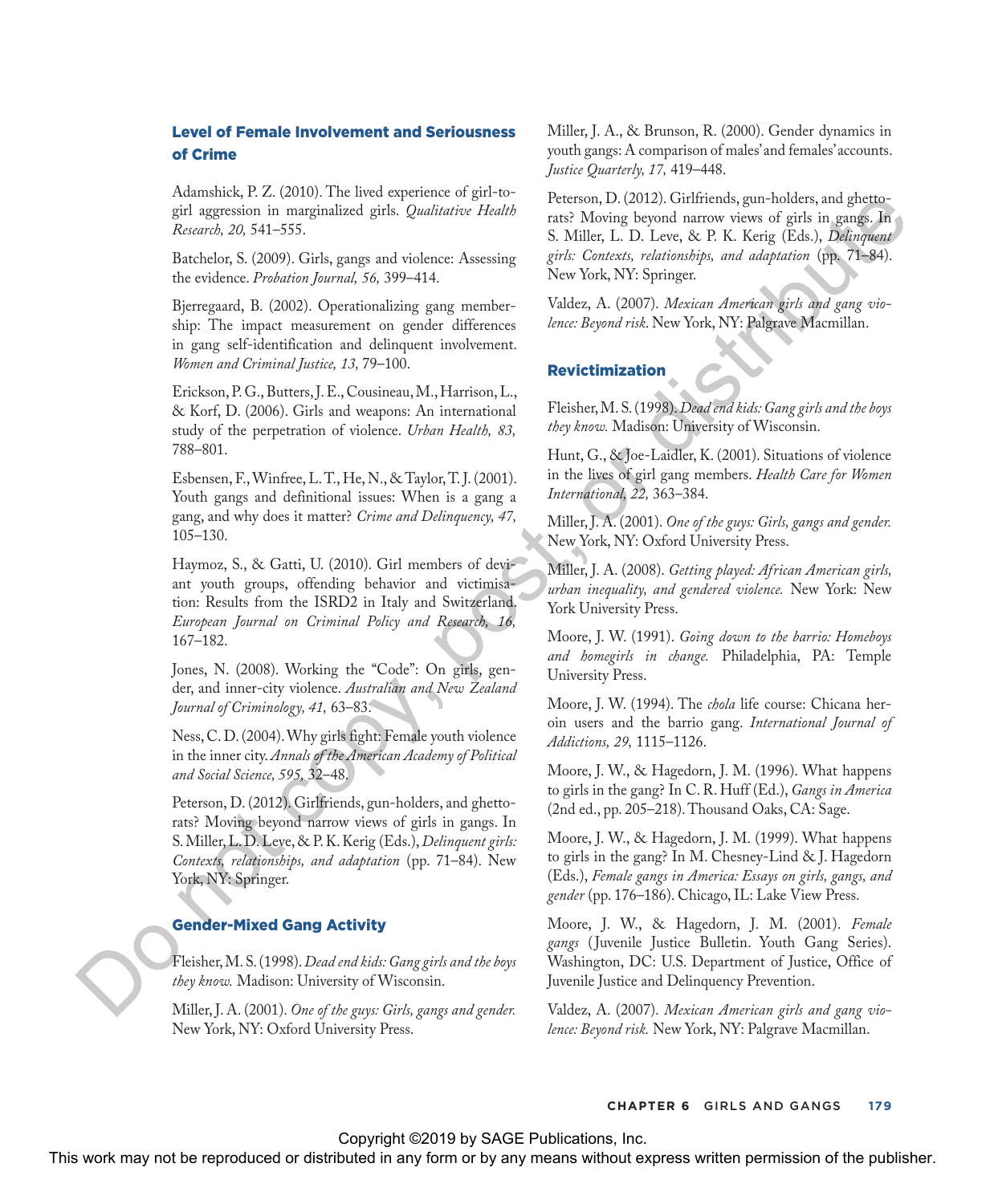### Risk Factors for Girls

Bell, K. E. (2009). Gender and gangs: A quantitative comparison. *Crime and Delinquency, 55,* 363–387.

Esbensen, F., Deschenes, E. P., & Winfree, L. T. (1999). Differences between gang girls and gang boys: Results from a multi-site survey. *Youth and Society, 31,* 27–53.

Esbensen, F., Peterson, D., Taylor, T. J., & Freng, A. (2010). *Youth violence: Sex and race differences in offending, victimization, and gang membership*. Philadelphia, PA: Temple University Press.

Gilman, A. B., Howell, J. C., Hipwell, A. E., & Stepp, S. D. (2016). The reciprocal relationship between gang involvement and victimization by peers: Findings from the Pittsburgh Girls Study. *Journal of Developmental and Life-Course Criminology, 3*, 241. doi:10.1007/s40865-016- 0046-1

Hill, K. G., Howell, J. C., Hawkins, J. D., & Battin-Pearson, S. R. (1999). Childhood risk factors for adolescent gang membership: Results from the Seattle social development project. *Journal of Research in Crime and Delinquency, 36,*  300–322.

Petersen, R. D., & Howell, J. C. (2013). Program approaches for girls in gangs: Female specific or gender neutral? *Criminal Justice Review, 38,* 491–509.

Peterson, D., & Morgan, K. A. (2014). Sex differences and the overlap in youths' risk factors for onset of violence and gang involvement. *Journal of Crime and Justice, 37,* 129–154.

Peterson, D., & Panfil, V. R. (2017). A unified conceptual framework of girls' gang involvement. *Journal of Crime and Justice*, *40*(3), 337–357. http://www.tandfonline.com/doi/ full/10.1080/0735648X.2017.1341970

Thornberry, T. P., Krohn, M. D., Lizotte, A. J., Smith, C. A., & Tobin, K. (2003). *Gangs and delinquency in developmental perspective.* New York, NY: Cambridge University Press.

Valdez, A. (2007). *Mexican American girls and gang violence: Beyond risk.* New York, NY: Palgrave Macmillan.

# Effective Services for At-Risk Females and Gang Members

Augimeri, L. K., Pepler, D., Walsh, M., & Kivlenieks, M. (in press). Addressing children's disruptive behavior

problems: A thirty-year journey with SNAP (Stop Now and Plan). In P. Sturmey (Ed.), *Handbook of violence and aggression: Assessment, prevention, and treatment of individuals* (Vol. 2). New York, NY: Wiley.

Boxer, P. (2011). Negative peer involvement in Multisystemic Therapy for the treatment of youth problem behavior: Exploring outcome and process variables in "real-world" practice. *Journal of Clinical Child & Adolescent Psychology, 40,* 848–854.

Chesney-Lind, M. (2013). How can we prevent girls from joining gangs? In T. R. Simon, N. M. Ritter, & R. R. Mahendra (Eds.), *Changing course: Preventing gang membership* (pp. 121–133). Washington, DC: U.S. Department of Justice, U.S. Department of Health and Human Services.

Curry, G. D. (1999). Responding to female gang involvement. In M. Chesney-Lind & J. Hagedorn (Eds.), *Female gangs in America: Essays on girls, gangs, and gender* (pp. 133– 153). Chicago, IL: Lake View Press.

Petersen, R. D., & Howell, J. C. (2013). Program approaches for girls in gangs: Female specific or gender neutral? *Criminal Justice Review, 38,* 491–509.

Peterson, D. (2012). Girlfriends, gun-holders, and ghettorats? Moving beyond narrow views of girls in gangs. In S. Miller, L. D. Leve, & P. K. Kerig (Eds.), *Delinquent girls: Contexts, relationships, and adaptation* (pp. 71–84). New York, NY: Springer.

Peterson, D., & Morgan, K. A. (2014). Sex differences and the overlap in youths' risk factors for onset of violence and gang involvement. *Journal of Crime and Justice, 37,* 129–154.

Valdez, A., Cepeda, A., Parrish, D., Horowitz, R., & Kaplan, C. (2013). An adapted Brief Strategic Family Therapy for gang-affiliated Mexican American adolescents. *Research on Social Work Practice, 23,* 383–396.

Williams, K., Curry, G. D., & Cohen, M. (2002). Gang prevention programs for female adolescents: An evaluation. In W. L. Reed & S. H. Decker (Eds.), *Responding to gangs: Evaluation and research* (pp. 225–263). Washington, DC: U.S. Department of Justice, National Institute of Justice. This work may not be reproduced to the reproduced or distributed in any form or by an any form or by any form or by any means without express without express without express with the publisher angular stributed in any for

Wolf, A. M., & Gutierrez, L. (2012). *It's about time: Prevention and intervention services for gang-affiliated girls*. Oakland, CA: National Council on Crime and Delinquency.

#### **180** GANGS IN AMERICA'S COMMUNITIES